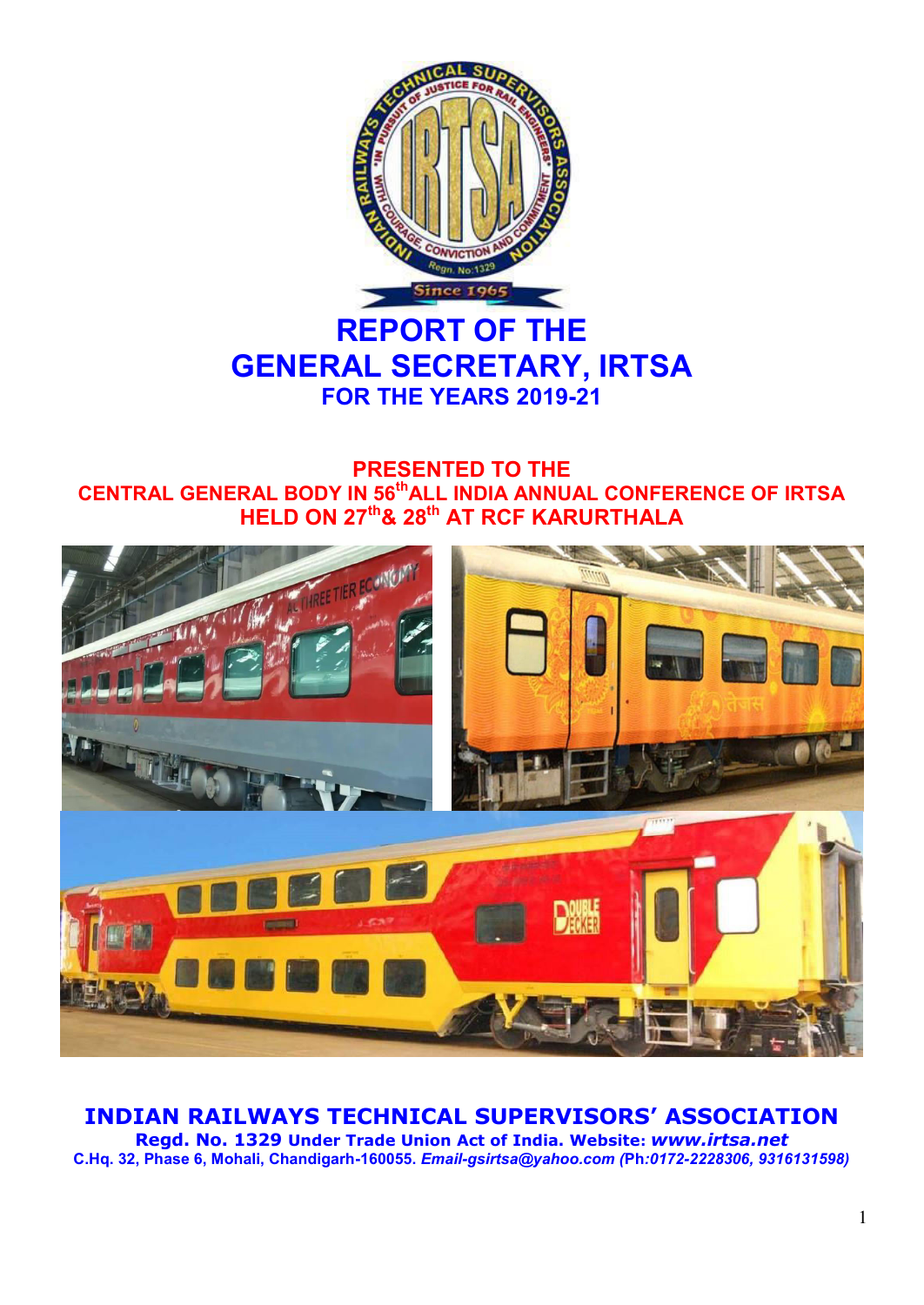# **INDIAN RAILWAYS TECHNICAL SUPERVISORS' ASSOCIATION**

**C.Hq. 32, Phase 6, Mohali, Chandigarh-160055.** *Email-gsirtsa@yahoo.com. (***Ph***:0172-2228306, 9316131598)*

# **REPORT OF GENERAL SECRETARY, IRTSA**

**PRESENTED TO THE CENTRAL GENERAL BODY IN 56th ALL INDIA ANNUAL CONFERENCE OF IRTSA HELD ON 27th &28th Nov'2021, AT RCF KARURTHALA**

**Dear President & Brother Engineers,** 

#### **PREAMBLE**

1.1 **I heartily welcome you all to the 56thAll India Annual Conference & Central General Body Meeting of IRTSA, being held at Rail Coach Factory, Kapurthala.** 

1.2 **After CGB held at Lucknow on 10th& 11th December 2019, we physically meet today at RCF Kapurthala. No one could have predicted how much COVID-19 would impact everyday life and present difficult challenges for people from all walks of life. At some point, COVID-19 will subside and life will return to normal. But what will be that new normal?** 

1.3 **During the pandemic CEC met twice virtually on 23rd August 2020 and on 20th June 2021, keeping in view the extraordinary circumstances created due to the spread of pandemic COVID-19.**

1.4 **I would like to convey my heartfelt condolences to the families of all those who have expired due to COVID within our category, as well as in India as a whole and elsewhere in the world.** 

1.5 **IRTSA provides a strong platform for Technical Supervisors/Rail Engineers working on Indian Railways and continuously striving for welfare & upliftment of the category since 1965 for acceptance of their genuine demands. It has made remarkable achievements during these 56 years and continues to strive to overcome the challenges before us and to scale bigger heights in the years ahead.** 

1.6 **Government is going ahead with the introduction of about 151 trains under private operations in 12 clusters across the country. In addition, Government is proceeding on corporatization of the Production Units of Indian Railways.** 

1.7 **There are many challenges ahead on category issues – major among them being the denial of Recognition of the Association and lack of any platform to directly negotiate and resolve the problems of this middle management category of Technical Supervisors regarding requisite Pay Levels, avenues of promotion & classification of the category as Group 'B' (Gaz) etc.** 

1.8 **IRTSA has created cordial relations over the years, with the Organised labours at all levels (including the Federations at the National level as well as the Unions at Zonal & Local levels) since we strongly believe in collective bargaining. Only collective efforts and joint struggle can bring effective results and also ensure industrial peace rather than individualistic efforts or conflicting approach –especially for the common objectives.** 

1.9 **Continuous persuasion, struggle and sincere efforts have brought many achievements to the category and laurels to IRTSA. Strength & growth has been achieved by IRTSA. We salute all the founder members, office bearers and active members of IRTSA who consistently fought for the common cause with conviction and dedication and faced victimization.** 

1.10 **I, now place before this august house of Central General Body IRTSA, my report as the General Secretary of the Association, as per clause 8(c) V of the Constitution of IRTSA**.

#### **1. ON NATIONAL FRONT**

**1.1) COVID-19 pandemic made devastating impact on Nation's economy. From April to June 2020, India's GDP dropped by a massive 24.4%. Overall rate of contraction in India was 7.3% for the whole 2020-21 financial year. 2020-21 is the worst year in terms of economic contraction in the**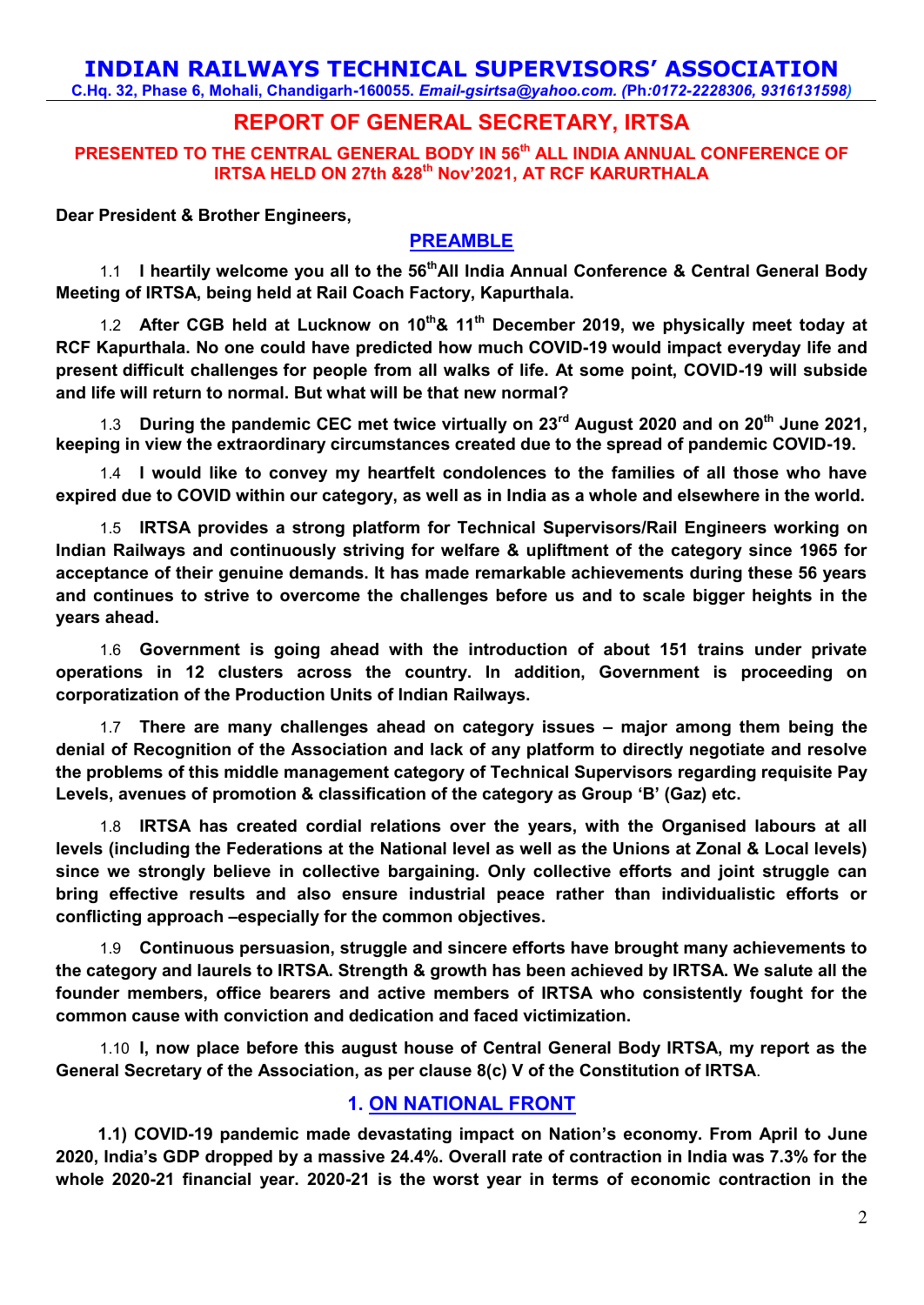**country's history. Lower capacity utilization and supply slowdown increased the inflation. It is highly unlikely that India will become a five trillion economy by 2024-25 due to the slowdown caused by the COVID-19 pandemic.** 

**1.2) In this difficult situation Government's decision to freeze increase in rates of dearness allowance and dearness relief to Central Government employees and Central Government pensioners added the burden of pandemic.** 

**1.3) National Monetisation Pipeline: The total indicative value of National Monetisation Pipeline (NMP) for Core Assets of Central Government has been estimated at Rs 6.0 lakh crore over the 4 year period, FY22-25 as given in the table in Anneure-1.**

#### **2. AS RAILWAY MEN**

**2.1) Indicative Monetisation Value from Indian Railways is Rs 152,496 crore, 26% of total NMP value. The Potential Asset Base considered includes assets owned and operated under the Ministry of Railways including identified PSUs and entities under it. Key assets of Indian Railways proposed for monetisation over FY22-25 is given in Annexure-2.**

**2.2) IRTSA joins with All Unions in protest against Corporatization of PUs & Private train operators** 

**It is high time that Railway men unitedly make the government to further think and reconsider this proposal. IRTSA stands with the decision of reconstitution of** *'National Coordination Committee for Railwaymen's Struggle' (NCCRS)* **to lead united struggle against privatization and corporatization of Indian Railways with the participation of all major Unions and Associations. First meeting of NCCRS was held on 29.10.2020. General Secretaries of 17 major unions & Associations AIRF, NFIR, BRMS, ALIRSA, AISMA, AIGC, AITCA, IRTCSO, IRSTMU, AIRTU, AIREC, KEC, IRLRO, RKTA, DREU, IRTSA and AISCTEA addressed first virtual meeting. Meeting unanimously elected Com.S.G.Mishra GS AIRF and Dr. M. Raghavaiah GS NFIR as Convener and Co-Convener respectively.** 

**Planning committee of NCCRS was formed with following eight members. Shri Shiva Gopal Mishra General Secretary, AIRF Dr, M.Raghaviah General Secretary, NFIR, Shri Ashok Shukla General Secretary BRMS, Shri M.N. Prasad Secretary General AILRSA, Shri K.V. Ramesh Sr.Jt. Secretary IRTSA, Dr. A. Mathew Secretary KEG, Shri Anuj Shukla General Secretary AIRTU and Shri L.N. Pathak, Zonal Secretary, AIRF(For Coordination). First meeting of the planning committee was held on 04.12.2020.** 

#### **3.SOME IMPORTANT DECISIONS ON STAFF MATTERS, DURING THE YEAR**

**Some important Adm. decisions on staff matters during this period are enlisted in Annexure-3.**

#### **4. AS RAIL ENGINEERS**

**4.1) Recognition of IRTSA: Recognition of IRTSA has always been one of the main demands of IRTSA and should essentially be accepted as per recommendations of Task Force on Safety and in consonance with all the RAICs & RRC. Recognition of IRTSA will help in redressing the problems of Technical Supervisors and improve safety, efficiency & productivity on Railways through better job satisfaction & motivation of the Front-Line Managers / Technical Supervisors. We have to pursue the issue effectively.** 

#### **4.2) Persuasion of Demands**

**When COVID-19 restrictions were relaxed, Team IRTSA camped in New Delhi three times in three months for vigorous persuasion of demands particularly higher Pay Level & grant of Group 'B' status. Team IRTSA met Secretary Department of Expenditure, Chairman Railway Board, Railway Board Members, Assistant Secretary Department of Expenditure, Department of**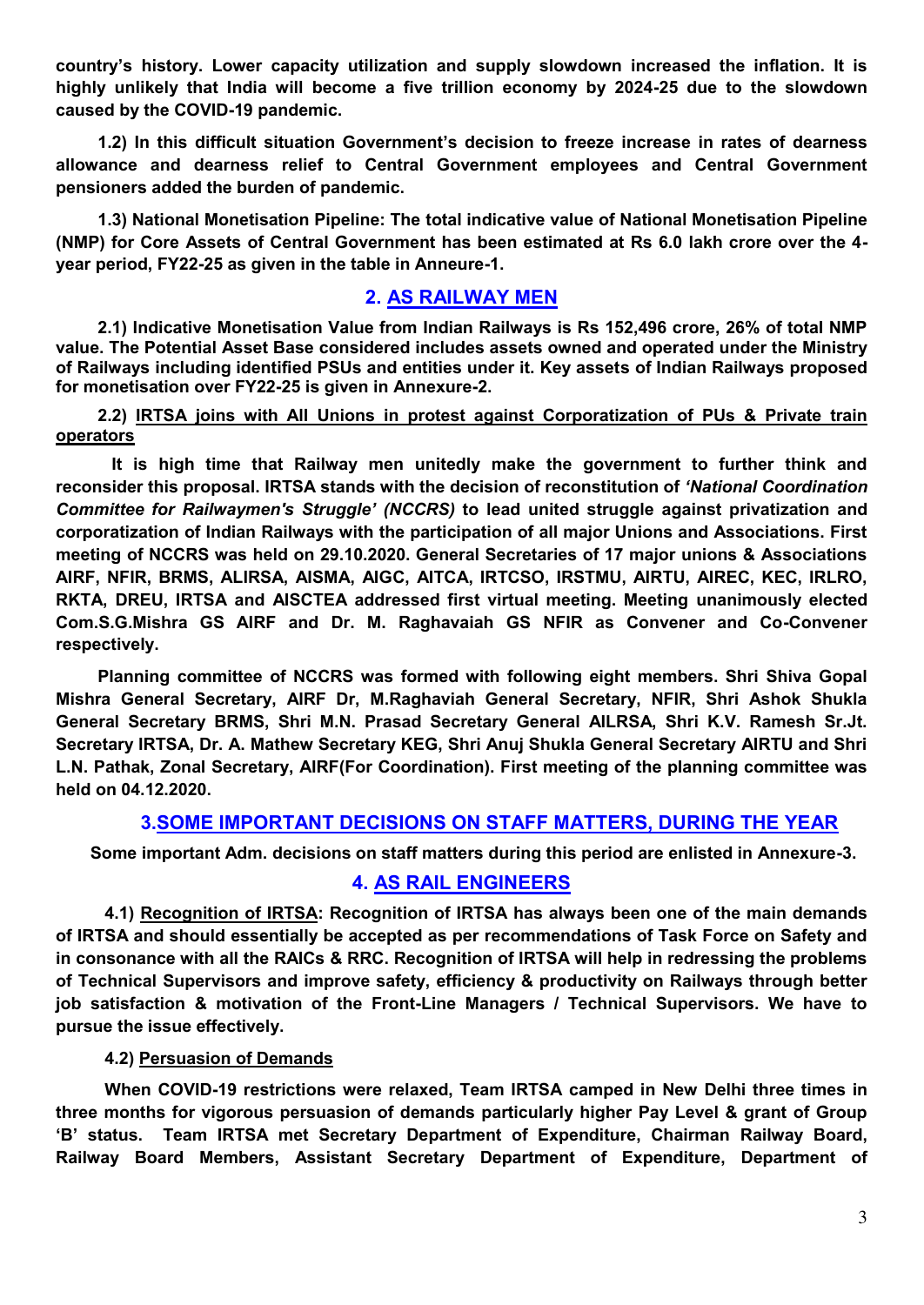**Expenditure officials, Railway Board officers including Principal ED (IR), EDPC-I, EDPC-II and others.** 

**Memorandums of IRTSA were forwarded from His Excellency Vice President's office and Hon'ble Prime Minister's office to Ministry of Finance & Railways. Team IRTSA requested Cabinet Ministers and Members of Parliaments to forward the demands of Technical Supervisors / Rail Engineers to Ministry of Finance and Ministry of Railways. Team IRTSA has represented the issues to JCM and Federation leaders and held intensive discussions with them.** 

**4.2.a) In the month of August 2021 Team IRTSA visited New Delhi for pursuing following main demands:** 

- 1) Payment of additional installments of DA & DR due on 01.01.2020, 01.07.2020 & 01.01.2021 as arrears.
- 2) Appeal for reconsidering the decision on Proposal for private train operators in Indian Railways and Corporatization of Production units (PUs) of Rolling Stock of Indian Railways.
- 3) Justified Pay Level compared to the duties and responsibilities shouldered by JE & SSE for safe, punctual and comfortable train operation and disturbance of horizontal parity and vertical relativity.
- 4) Combined Cadre Restructuring of Group A, B and C services on the Railways. Combined cadre strength of Technical Departments including all posts in Group- A, B and C on Indian Railways may please be restructured as comparable with the all India Average % age of Group A, B & C of Central Government employees in other Departments.
- 5) Classification of posts as Group 'B' (Gaz.) at par with our counterparts in other Central & State Government departments.

#### **4.2.b) During the month of September 2021 Team IRTSA camped in New Delhi for pursuing demands including following main demands.**

- 1) Justified Pay Level compared to the duties and responsibilities shouldered by this category for safe, punctual and comfortable train operation and disturbance of horizontal parity and vertical relativity with other cadres.
- 2) Classification of posts as Group 'B' (Gaz.) at par with our counter parts in other Central & State Government to departments.
- 3) Negligible career progression due to lack of promotional avenue & Anomalies in MACPS and
- 4) Hazardous & Strenuous working conditions and its related allowances.

**4.2.c) Again, in the month of October 2021, Team IRTSA camped in New Delhi for the persuasion of demands of IRTSA, particularly Pay Level upgradation of Technical Supervisors / Rail Engineers. Intensive persuasion made by team IRTSA has brought the issue of higher Pay Level to surface once again and activities of IRTSA are very much focused on this for the past six months.** 

**4.3) Railway Board's proposal for upgradation of Pay Level of Apex Group-C:- Railway Board has sent a proposal to Finance Ministry seeking its approval to upgrade 35,000 posts out of available 70,000 posts from Pay Level-7 (GP 4600) to Pay Level–8 and non-functional upgradation to Pay Level-9 (GP 5400), which is under active consideration of Finance Ministry. IRTSA will continue its efforts for introduction of Pay Level-8 & 9 for the category to restore the historical supremacy and based on functional requirements.** 

**4.4) Implementation of 7th CPC recommendations for CMT Engineers:-IRTSA has sought implementation of 7th CPC recommendation vide para11.40.124, that Chemical and Metallurgical Assistants should be upgraded to GP Rs.4600, and Chemical and Metallurgical Superintendents to GP Rs.4800. Orders are still awaited and need to be pursued further.**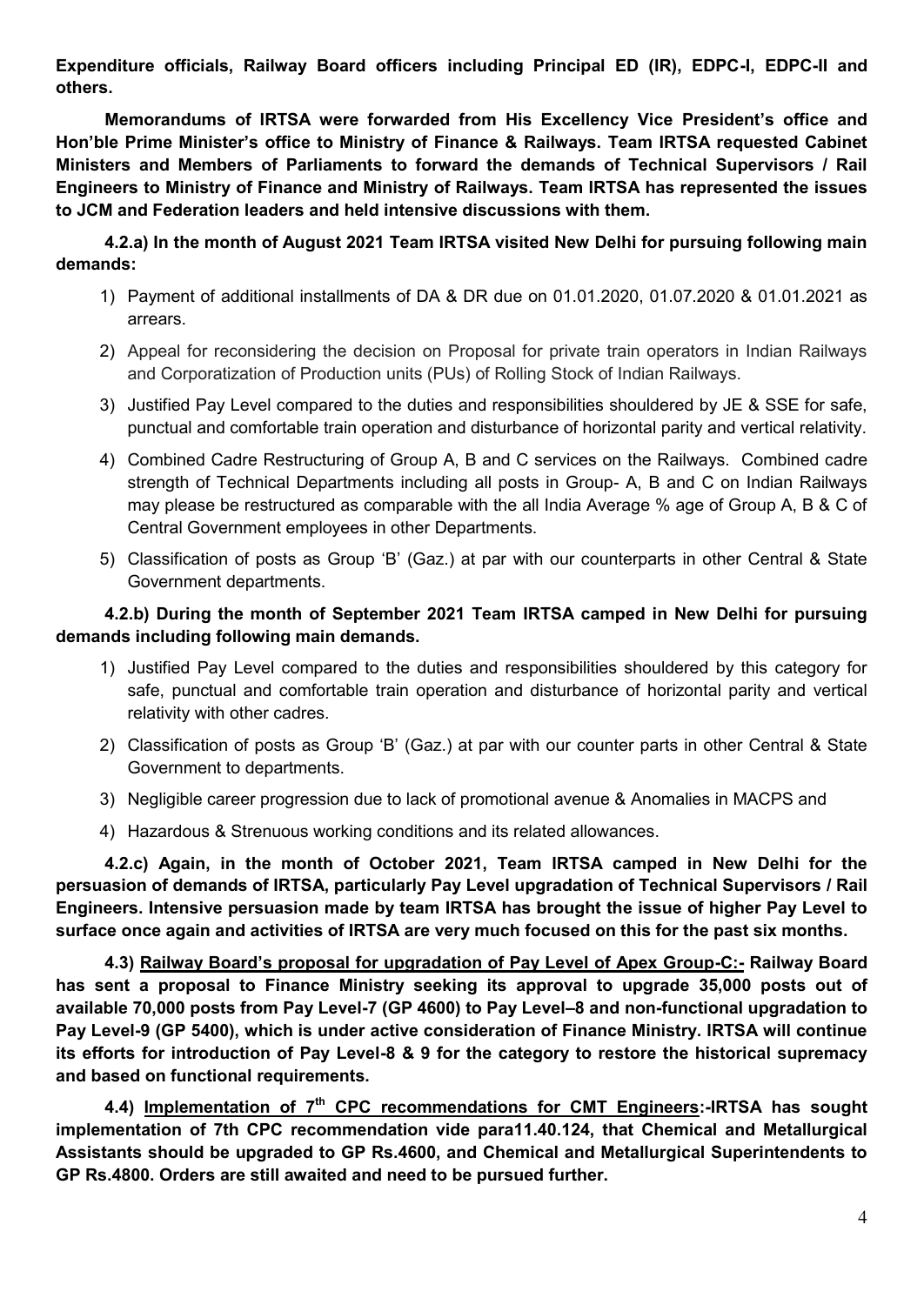#### **4.5) Demands on Important Allowances**

- 1) Night Duty Allowance Payment of Night Duty Allowance (NDA) pursuant to the recommendations of 7<sup>th</sup> Central Pay Commission without any ceiling for entitlement of NDA.
- 2) Grant of Risk & Hardship allowance for JEs & SSEs working in open line, as applicable from the Risk & Hardship Matrix recommended by 7th CPC.
- 3) PCO Allowance at the rate of 7.5% of basic pay for SSE and 15% of basic pay for JE and staff working in PCO organisations.
- 4) Training Allowance at the rate of 15% of basic pay for all non-permanent faculty members joining training institutions after a selection on tenure basis.

#### **4.6) Anomalies in MACPS.**

**MACP Scheme is supposed to bring relief to the employees stagnant in one grade for more than 10 years. But the scheme has created many new anomalies and several cases are filed across the country in Central Administrative Tribunals, High Courts & Supreme Court. DoPT the nodal department is not considering the merit of the cases adequately in coordination with respective ministries or departments. Government is refusing to implement the Judgements of Tribunals and Courts including that of Hon'ble Supreme Court. Technical Supervisors category demanding to resolve the following four main demands immediately.** 

- 1) Implementation of MACPS w.e.f.01.01.2006.
- 2) Counting of initial training period for MACPS as regular service since it is qualifying service for pension & other benefits.
- 3) Promotion through LDCE (Intermediate Apprentice JEs) should be counted as initial appointment for financial up-gradation under MACPS.
- 4) Withdrawal of unfair Benchmark of "Very Good" implemented after  $7<sup>th</sup>$  CPC for the purpose of financial upgradation under MACPS and restoring the Benchmark as "Good".

**4.7) Adverse Working Conditions: Working conditions are getting more & more tough & strenuous for Technical Supervisors especially in the Sheds and Open-line Depots. We are victims of officers' apathy and unscrupulous elements among the working class below us. IRTSA has been continuously striving for better service conditions, better Pay Levels and better avenues of promotion. We must get united under the banner of IRTSA and move towards our goals steadfastly.** 

#### **4.8) Court case filed by IRTSA in CAT for higher Pay Levels for JEs& SSEs:**

**OA No. 1568/17 filed by IRTSA in CAT Chennai pleading for higher Pay Level for JEs & SSEs on Railways, is making a slow progress. With the submission of rejoinder statement by IRTSA on 22.07.2019 itself, when argument was expected to start COVID lockdown & restrictions were implemented. Physical hearing of cases at CAT Chennai has started from last month, IRTSA will take all steps to get the positive verdict at the earliest.** 

**4.9) Memorandums submitted during this period:- Number of Memorandums were submitted to Finance Minister, Railway Minister, MoSR, Members of Parliament, Railway Board, DoPT and to others for redressal of various demands and problems of the Rail Engineers. Copies of the Memorandums were placed in VRE & on the IRTSA Website [www.irtsa.net](http://www.irtsa.net/) for the information of all the Members. List of memorandums submitted by IRTSA at various levels are given in Annexure-4** 

**4.10) Effective persuasion and struggle at all levels is essential to achieve these and other demands. For all this we need unity, mass participation and adequate funds – especially for the Court Cases to take them to their logical conclusions. I, therefore, appeal for your full cooperation for strengthening IRTSA at all levels, intensify Membership Drive, raise Legal-cum-Struggle Fund as decided by CEC & CGB IRTSA.** 

#### **5. ON ORGANISATIONAL FRONT**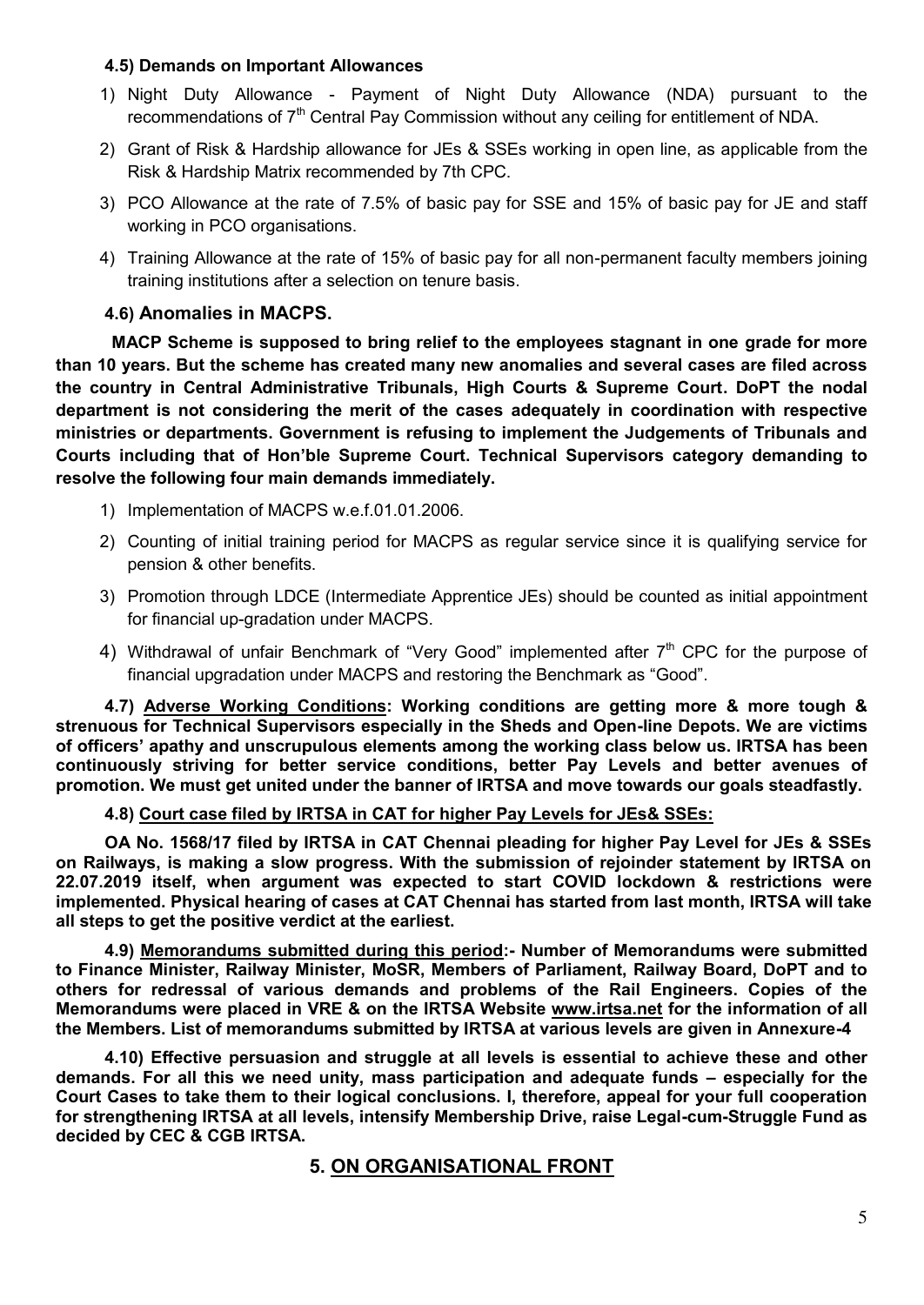**5.1) There is an urgent need to unite all Rail Engineers / Technical Supervisors under the umbrella of IRTSA not only for achieving the demand of the category, but for the existence of Indian Railways as a major Government sector support system for all round growth & development. Indiscriminate privatization, outsourcing, work contracting, corporatization, wet-leasing, etc. will lead to disintegration of Indian Railways. All Zones, Divisions & sub-units are urged to strictly adhere to the line of action taken by this CGB and further decisions thereon.** 

**5.2) Accounts & Balance Sheet:- The Central Treasurer of IRTSA, Er. O. N. Purohit is very sick and is in hospital for the last few days. We feel deep concern about his health. Since he is not in a physical condition to prepare and place Accounts and Balance Sheet for the year 2020, we would request CEC and CGB to bear with the situation and give permission for postponing the same till next meeting of the CEC. We wish him an early recovery.** 

**5.3) Publication of Journal** *"Voice of Rail Engineers":-***The bi-monthly magazine of IRTSA is published by ICF Zone to keep the members informed of the developments on various issues and activities of IRTSA. All Zones are requested to send their annual subscription regularly to the Manager "Voice of Rail Engineers" at the beginning of the year itself.** 

**5.4) IRTSA in Social Media:-a) Website of IRTSA www.irtsa.net is now over 15 years old. It is one of the very popular Websites as it is regularly updated with multifarious information and intensively visited by Rail Engineers.** 

**b) Facebook of IRTSA & WhatsApp have been effectively utilized for communication with the members in real time, to get suggestions, feedback, queries from member and replies by Central President, General Secretary and other CEC Members. Facebook &WhatsApp have become an effective tool to motivate inactive areas to join the struggle.** 

**5.5)Communication, Interaction & Visits by CEC Members:- Continuous flow of information from Central Headquarter is ensured through all channels circulars, Emails, Facebook postings, SMS, WhatsApp and Phone Calls and Website www.irtsa.net – besides personal visits by CP, GS, Sr.JGS & some other CEC Members. GS also communicates directly with CEC Members, Zonal Secretaries, Sub-unit Secretaries and other active Members at Zonal & grass root level. I urge upon every CEC member to visit at least one unit in their zone or other zones every month.** 

#### **6. TASKS BEFORE US**

**Following tasks are before us as of now and the incoming CEC and to all of you shall have to take appropriate action thereon:-** 

**6.1) Effective Pursuance on long pending demands particularly for which Railway Board had sent proposals to Finance Ministry - to bring atleast some relief to the category as referred to in earlier parts of this Report.** 

**6.2)Court Cases:- OA (1568/2017) has been filed in CAT Chennai demanding higher Pay Levels for JEs & SSEs, which is being keenly followed up by Er. K.V. Ramesh Sr.JGS, Er. Abdul Salam, Zonal Secy/SR and other office bearers of ICF & Southern Railway. You are all requested to raise & send funds for the same to the Central Treasurer IRTSA so that we have the requisite funds to effectively pursue the same further on at higher levels of judiciary as well.** 

**6.3)Membership Drive:- It is vital to enroll each and every Technical Supervisor as a Member of the Association. Inactive areas should be awakened to join the struggle and to contribute effectively to the cause. Active units should ensure 100% enrollment of Engineers as Members preferably in the beginning of every year as per provisions of the Constitution of IRTSA.** 

**6.4)Legal Fund & Struggle Fund:- There is an urgent need to intensify the efforts to raise funds more vigorously, in order to meet with challenges ahead and for the court cases and struggle in the aftermath of 7thCPC. CEC Members and Office Bearers at all levels need to take more initiative to raise the fundsat all levels.**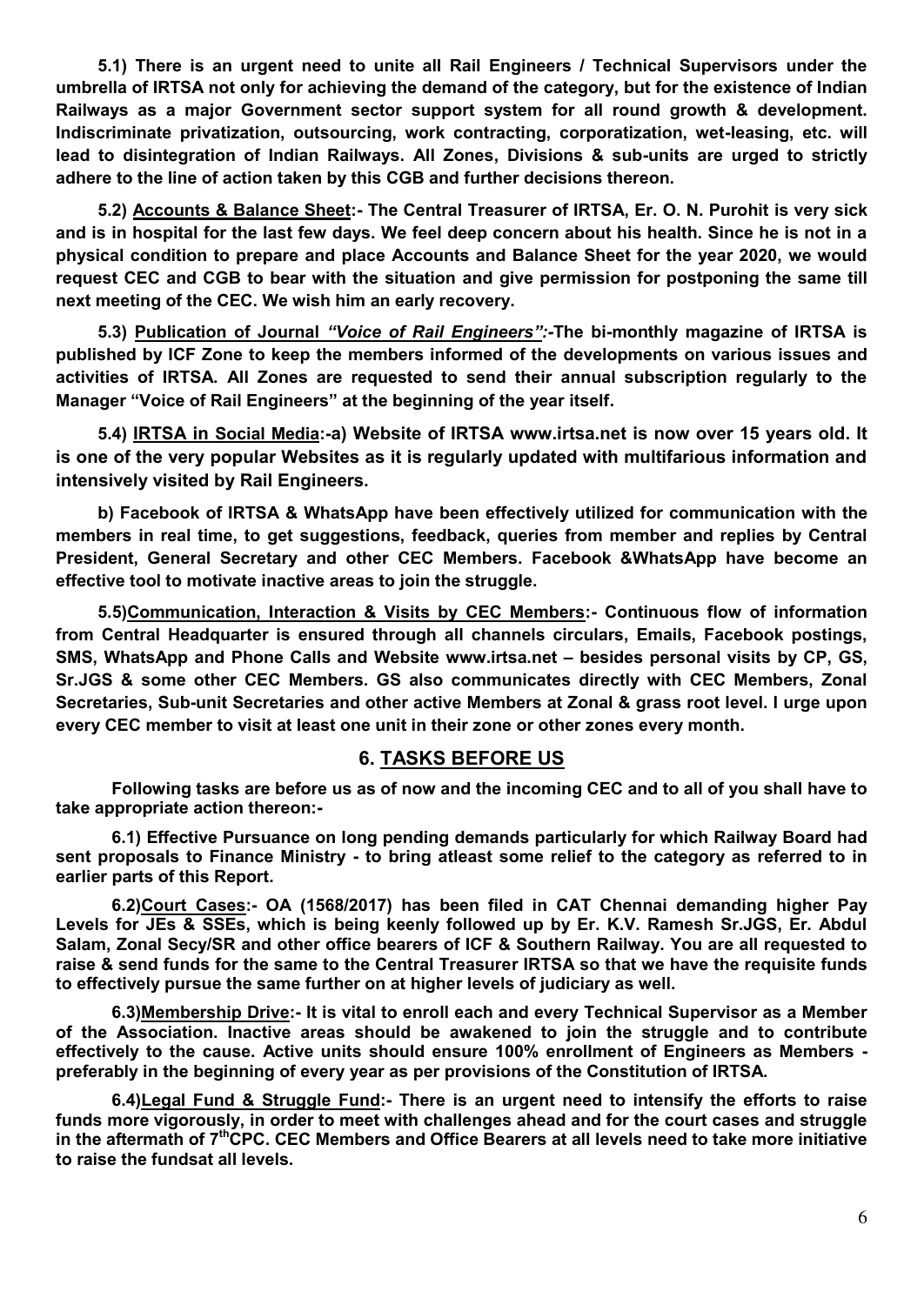**6.5) Appointment of new Central Treasurer:- We record our highest appreciation for all the great services rendered by Sri O. N. Purohit as the Central Treasurer of IRTSA and as Zonal Secretary, IRTSA/NWR. We pray for his complete and early recovery from the present ailment.** 

**In view of the present condition of health of Sri O. N. Purohit, I propose that a new Central Treasure of CGB/IRTSA (preferably from RCF/Kapurthala) may be appointed to ensure smooth working of IRTSA. Resolutions to that effect for transfer and operation of the account of the IRTSA by the newly appointed Central Treasurer are attached and CGB is requested to approve the same.** 

#### **7. ACKNOWLEDGEMENTS**

**Before I conclude, I sincerely thank the Members of CEC and all others who gave their support and cooperation in strengthening the organisation and in pursuing the demands.** 

**I place on records the tremendous hard work done by Er.M.Shanmugam, Central President, Er.K.V.Ramesh, Er.E.Ramesh, Er.A.N.Ganesh Babu and Er.G.Aranganathan by camping in New Delhi three times in short period of time for effective persuasion of main demands, particularly higher Pay Level in Finance Ministry & Railway Ministry, right from the level of Secretary finance to section officers.** 

**I especially thank Er. Shanmugam President IRTSA, Er. Darshan Lal Working President IRTSA for their valuable advice & help from time to time.** 

**I sincerely thank Er. K.V. Ramesh Sr.JGS for helping me in preparing various memorandums, resolutions and other documents including the brief for the Advocate for the Court Cases and helping me in discharge of my other duties as the General Secretary.** 

**I thank all the Delegates who have come from all over India for attending this Conference inspite of long journey. I thank the hosts Er. Darshan Lal & Er. M. Bhatnagar and their team for making all the arrangement for this Conference.** 

**I wish the Conference all success. Thank you. Jai Hind. Long Live IRTSA.** 

**(Harchandan Singh) General Secretary, IRTSA** 

# **UNITS & SUBUNITS ARE REQUESTED LAUNCH THE MEBERSHIP DRIVE & SEND CENTRAL QUOTA @ 50% OF TOTAL COLLECTION &**

# **STRUGGLE FUND AS PER RESOLUTION OF CEC / CG IRTSA TO THE CENTRAL TREASURER IRTSA**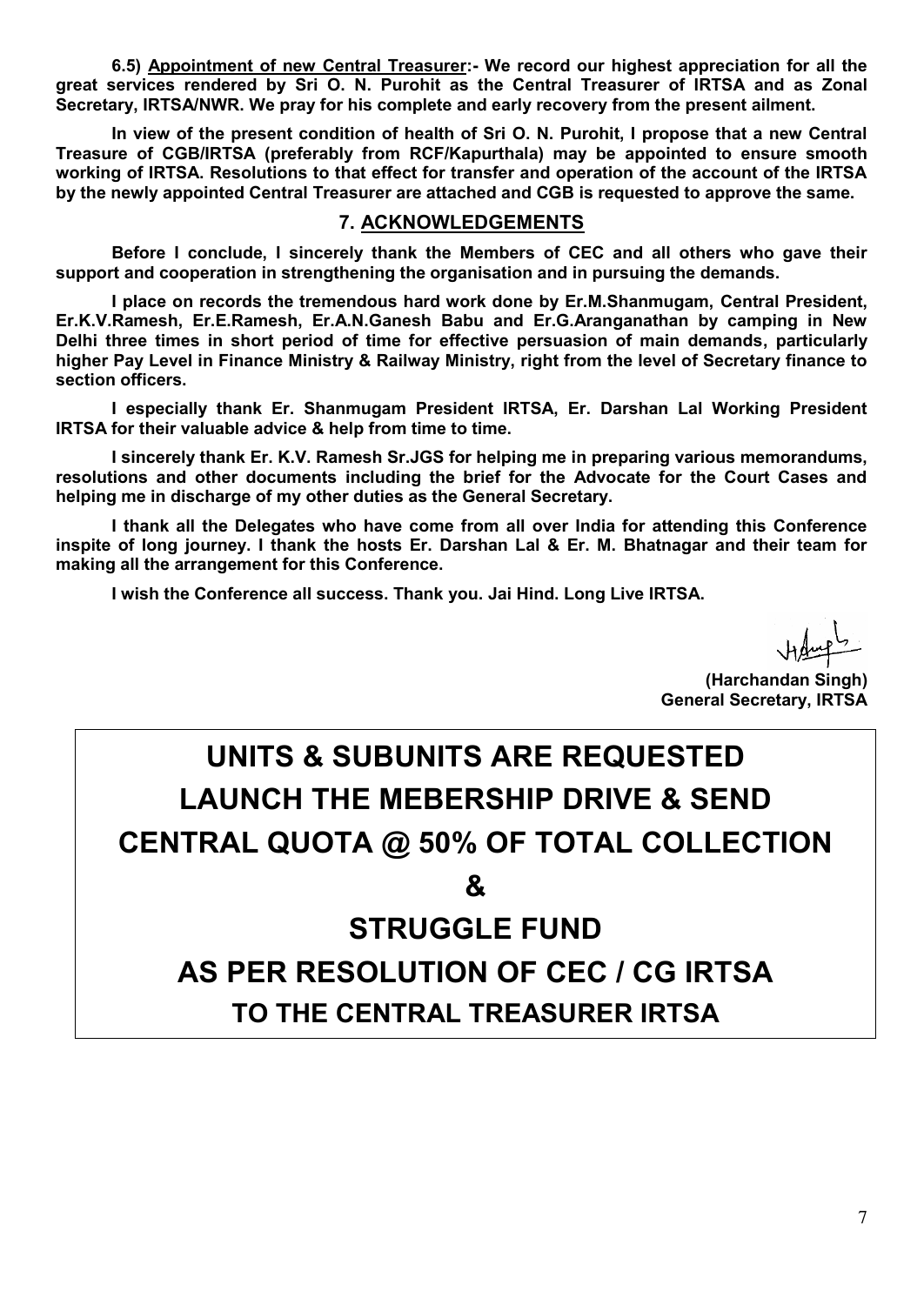Annexure-1

| <b>DIANG UP SECIOLAI SHALE OF NIVIF</b> |                           |            |            |  |  |  |  |
|-----------------------------------------|---------------------------|------------|------------|--|--|--|--|
| S.N                                     | <b>Sector</b>             | Value      | Value in % |  |  |  |  |
|                                         |                           | Rs. in Cr. | to Total   |  |  |  |  |
| 1                                       | Roads                     | 1,60,200   | 27.4 %     |  |  |  |  |
| 2                                       | Railways                  | 1,52,496   | 26.1 %     |  |  |  |  |
| $\mathbf{3}$                            | <b>Power Transmission</b> | 45,200     | 7.7%       |  |  |  |  |
| $\overline{4}$                          | <b>Power Generation</b>   | 39,832     | 6.8%       |  |  |  |  |
| $5\phantom{.0}$                         | Natural Gas pipeline      | 24,462     | 4.2 %      |  |  |  |  |
| 6                                       | Product pipeline / others | 22,502     | 3.8%       |  |  |  |  |
| $\overline{7}$                          | Urban real estate         | 15,000     | 2.6%       |  |  |  |  |
| 8                                       | Telecom                   | 35,100     | 6.0%       |  |  |  |  |
| 9                                       | Warehousing               | 28,900     | 4.9%       |  |  |  |  |
| 10                                      | Mining                    | 28,747     | 4.9%       |  |  |  |  |
| 11                                      | Aviation                  | 20,782     | 3.6%       |  |  |  |  |
| 12                                      | Ports                     | 12,828     | 2.2%       |  |  |  |  |
| 13                                      | <b>Stadiums</b>           | 11,450     | 2.0%       |  |  |  |  |
|                                         | <b>Total</b>              | 5,97,499   |            |  |  |  |  |

#### **Brake up sectoral share of NMP**

#### Annexure-2

# **Key assets of Indian Railways proposed for monetisation over FY22-25**

| S.N            | <b>Asset</b>               | <b>Total Available</b>  |                | <b>Proposed Asset Monetisation</b> |                   |  |
|----------------|----------------------------|-------------------------|----------------|------------------------------------|-------------------|--|
|                |                            | with Railways           | Quantity       | $%$ to                             | <b>Indicative</b> |  |
|                |                            |                         |                | total                              | value             |  |
|                |                            |                         |                |                                    | Rs. In Cr         |  |
| $\mathbf 1$    | Railway stations           | 7,325 Nos               | 400 Nos.       | 5.5%                               | 76,250            |  |
| $\overline{2}$ | Passenger trains           | 13,169 Nos              | 90 Nos.        | 5%                                 | 21,642            |  |
| $\overline{3}$ | Railway track              | 67,956 km               | 1 route of     | 2%                                 |                   |  |
|                |                            |                         | $~1,400$ km    |                                    |                   |  |
| 4              | Konkan Railways            |                         | 741 km         | 100%                               |                   |  |
| 5              | <b>Hill Railways</b>       | 5 Nos                   | 4 Nos., 244    |                                    |                   |  |
|                |                            |                         | km route       |                                    |                   |  |
| 6              | <b>Railway owned Good-</b> | 1,246 Nos               | <b>265 Nos</b> | 21%                                |                   |  |
|                | sheds                      |                         |                |                                    |                   |  |
| $\overline{7}$ | DFC track and allied       | Total length of         | 673 km         | 20%                                |                   |  |
|                | infrastructure             | Eastern &               |                |                                    |                   |  |
|                |                            | Western                 |                |                                    |                   |  |
|                |                            | Dedicated               |                |                                    |                   |  |
|                |                            | <b>Freight Corridor</b> |                |                                    |                   |  |
|                |                            | 2,843 km                |                |                                    |                   |  |
| 8              | Others-Railway             |                         | 15 Railway     |                                    |                   |  |
|                | colonies and stadiums      |                         | stadiums &     |                                    |                   |  |
|                |                            |                         | selected       |                                    |                   |  |
|                |                            |                         | Railway        |                                    |                   |  |
|                |                            |                         | Colonies       |                                    |                   |  |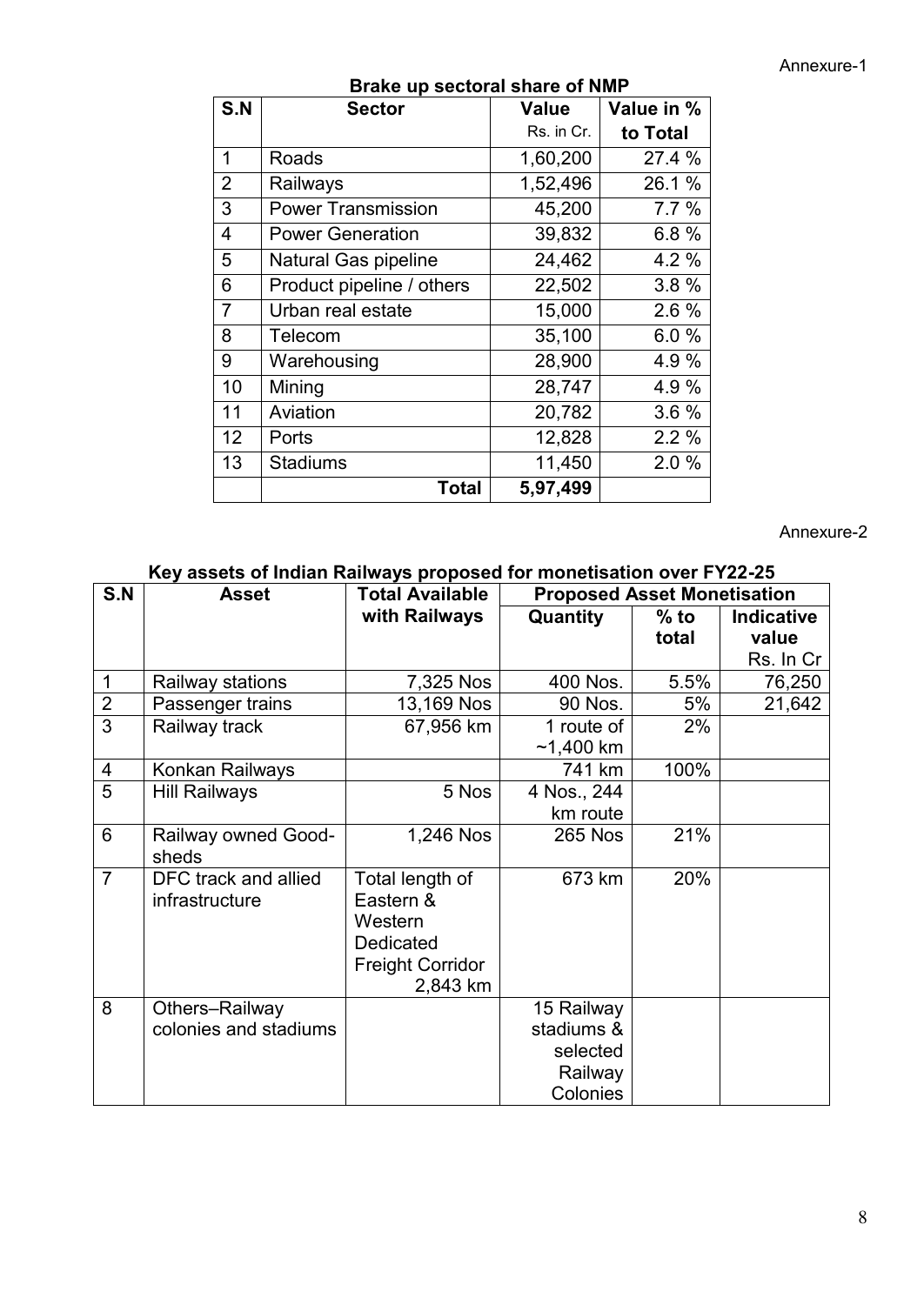#### **Some important administrative decisions on staff matters during this period**

- 1) METHOD OF CALCULATION OF FINANCIAL IMPLICATION OF "REVENUE POSTS" FOR CREATION/SURRENDER ON IMPLEMENTATION OF 7TH PAY COMMISSION - E(MPP)2016/1/58, RBE No: 181/2019, dated 28/10/2019
- 2) REVISED TRAINING MODULES OF NON-GAZETTED STAFF OF CIVIL ENGINEERING DEPARTMENT - E(MPP)2019/3/46, RBE No: 183/2019, dated28/10/2019
- 3) 100% OBJECTIVE TYPE PAPER FOR DEPARTMENTAL EXAMINATION CLARIFICATION REGARDING NEGATIVE MARKING - E(NG)I/2018/PM1/4, RBE No: 194/2019, dated 14/11/2019
- 4) DATE OF NEXT INCREMENT UNDER RULE 10 OF RAILWAY SERVICES (REVISED PAY) RULES, 2016, PC-VII/2017/R-I/7, RBE No: 212/2019, dated 18/12/2019

#### **YEAR 2020**

- 5) FILLING UP NON-GAZETTED POSTS ON RAILWAYS CLASSIFICATION OF POSTS AS SAFETY CATEGORIES IN ELECTRICAL AND MECHANICAL DEPARTMENT - E(NG)I/2010/PM 1/19, RBE No. 02/2020, dated 06/01/2020
- 6) GDCE CLARIFICATION REGARDING ELIGIBILITY OF EMPLOYEES OF PU'S E(NG)I/2018/PM1/23, RBE No. 03/2020, dated 07/01/2020
- 7) AMENDMENT OF IREM VOLUME -I , Rules Governing promotion of Group C staff to Group B posts E(GP)2005/2/69, RBE No. 05/2020, dated 16/01/2020
- 8) REVISED TRAINING MODULES OF NON-GAZETTED STAFF OF ELECTRICAL DEPARTMENT E(MPP)2019/3/44 RBE No. 10/2020, dated 27/01/2020
- 9) RAILWAY SERVICES (REVISED PAY) RULES,2016 CLARIFICATION REGARDING FIXATION OF PAY UNDER RULE 13 ON PROMOTION IN VARIOUS SITUATIONS WHERE FEEDER AND PROMOTIONAL CATEGORIES LIE IN SAME LEVEL IN THE PAY MATRIX - PC-VII/2016/I/6/7, RBE No. 23/2020, dated 18/02/2020
- 10) COVERAGE UNDER RAILWAY SERVICES(PENSION)RULES, 1993, IN PLACE OF NATIONAL PENSION SYSTEM, OF THOSE RAILWAY EMPLOYEES WHOSE SELECTION FOR APPOINTMENT WAS FINALIZED BEFORE 01.01.2004 BUT WHO JOINED RAILWAY SERVICES ON OR AFTER 01.01.2004, D-43/12/2018-F(E)III, RBE No. 28/2020, dated 03/03/2020
- 11) REVISED TRAINING MODULES OF NON-GAZETTED STAFF OF MECHANICAL DEPARTMENT(SUPERVISORS) - E(MPP)2019/3/48, RBE No. 32/2020, Dated 18/03/2020
- 12) REVISED TRAINING MODULES OF NON-GAZETTED STAFF OF SIGNAL & TELECOMMUNICATION DEPARTMENT - E9MPP)2019/3/50, RBE No. 42/2020, dated 05/06/2020
- 13) REVIEW OF POLICY ON CREATION OF POSTS, E(MPP)2018/1/1, RBE No. 48/2020, dated 02/07/2020
- 14) GENERAL DEPARTMENTAL COMPETITIVE EXAMINATION(GDCE) FOR FILLING UP OF 25% NET DIRECT RECRUITMENT QUOTA VACNCIES IN GP-C CATEGORIE - EXTENSION OF CURRENCY UPTO 31.03.2022, E(NG)I-2020/PM1/9, RBE No. 49/2020, dated 06/07/2020
- 15) PROTECTION OF PAY TO THE CENTRAL GOVERNMENT SERVANT CONSEQUENT TO APPOINTMENT TO A NEW POST IN DIFFERENT SERVICE OR CADRE IN CENTRAL GOVERNMENT, THROUGH DIRECT RECRUITMENT WHERE EITHER HIGHER DUTIES AND RESPONSIBILITIES ARE INVOLVED OR NOT, AS THE CASE MAY BE, UNDER FR-22-B(1) (RULE 1315 OF IREC. VOL.II), IN THE 7TH CPC SCENARIO - 2020/F(E)II/3/1, RBE No: 69/2020, dated 25/08/2020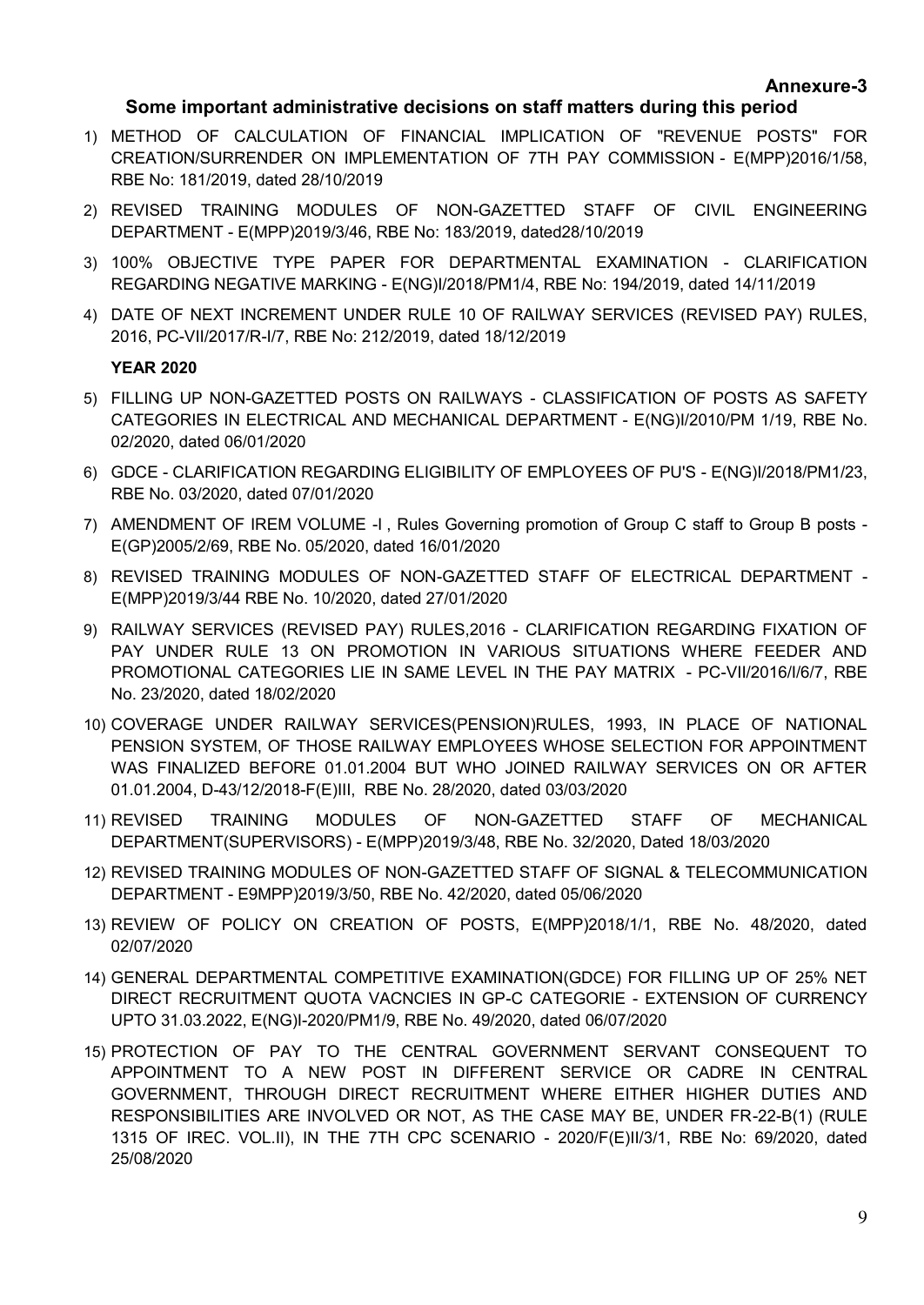- 16) CLARIFICATION ON RECKONING OF RE- PROMOTION OF AN EMPLOYEE FIXED UNDER FR 22(1)(a)(2)FOR THE PURPOSE OF FINANCIAL UPGRADATION UNDER MACPS - PC-V/2016/MACPS/1, RBE No: 81/2020, dated 18/09/2020
- 17) PAYMENT OF NIGHT DUTY ALLOWANCE (NDA)PURSUANT TO THE RECOMMENDATIONS OF 7TH CPC - E(P&A)II-2017/HW-1, RBE No: 83/2020, dated 29/09/2020
- 18) FIXATION OF PAY ON GRANT OF BENEFIT UNDER MODIFIED ASSURED CAREER PROGRESSION SCHEME (MACPS) - EXTENSION OF THE BENEFIT OF ENTRY LEVEL PAY PROVIDED IN BOARD'S LETTER DATED 12.0.2018(RBE.NO.158/2018) - PC-V 2016/MACPS/1, RBE No. 88/2020, dated 13/10/2020

#### **YEAR 2021**

- 19) COVERAGE UNDER RAILWAY SERVICES(PESION)RULES, 1993 IN PLACE OF NATIONAL PENSION SYSTEM, OF THOSE RAILWAY EMPLOYEES WHOSE SELECTION FOR APPOINTMENT WAS FINALISED BEFORE 01.01.2001 BUT WHO JOINDED RAILWAY SERVICES ON OR AFTER 1.01.2004 - D-43/12/2018-F(E)III, RBE No 27/2021, dated 07/04/2021
- 20) MODIFICATIONS IN THE RATES OF RISK ALLOWANCE IN CONSONANCE WITH THE DOP&T'S ORDERS DATED 03.11.2020 UNDER 7TH CPC - E(P&A)I-2017/SP-1/AD-1, RBE No. 30/2021, dated 13/04/2021
- 21) REGULATION OF MCPS IN CASES OF PROMOTION TAKING PLACE IN THE PRE-REVISED PAY STRUCTURE BETWEEN 01.01.2006 AND THE DATE OF NOTIFICATION OF CCS(RP)RULES, 2008 AND THE SUBSEQUENT MERGER OF THE PRE-REVISED PAY SCALES OF THE PROMOTIONAL AND THE FEEDER POSTS IN A COMMON GRADE - PC-V/2016/MACPS/1 – RBE No 31/2021, dated 22/04/2021
- 22) DATE OF NEXT INCREMENT UNDER RULE 10 OF RAILWAY SERVICES (REVISED PAY)RULES, 2016 - PC-VII/2017/R-I/7, RBE No. 35/2021, dated 24/05/2021
- 23) IMPLEMENTATION OF RECOMMENDATIONS OF 7TH CPC PARAS 11.40.83& 11.12.140 GRANT OF GRADE PAY OF RS. 5400/-(PB-2)LEVEL-9 OF PAY MATRIX TO POSTS IN ACCOUNTS DEPARTMENT OF RAILWAYS - PC-VII/2016/R/I/I/2 – RBE No. 39, dated 21/06/2021
- 24) EXTENSION OF TIMELINE FOR SUBMISSION OF ANNUAL PERFORMANCE ASSESSMENT REPORT(APAR)IN RESPECT OF GROUP-C PERSONNEL OFINDIAN RAILWAY FOR THE YEAR 2020-21 - E(NG)I-2021/CR/1, RBE No. 42/2021, dated 22/06/2021
- 25) SAFETY AND OTHER SAFETY CATEGORIES REVISION OF LIST & FORMAT E(MPP)/2021/I/17, RBE No: 45/2021 dated 06/07/2021
- 26) REVISED RATES OF DEARNESS ALLOWANCES TO INDIAN RAILWAY EMPLOYEES W.E.F. 01.07.2021 - PC-VII/2016/1/7/2/1, RBE No. 52/2021, dated 20/07/2021
- 27) RESTOTATION OF DIRECT RECRUITMENT TO THE POST IN LEVEL-7 OF SENIOR SECTION ENGINEER(SSE) - E(NG)II/2018/RR-1/31 – RBE No. 59 dated 06/08/2021
- 28) EXISTS AND WITHDRAWALS UNDER THE NATIONAL PENSION SYSTEM REGARDING 2016/F(E)III/191)/3, RBE No. 61, dated 10/08/2021
- 29) CLARIFICATION ON CHILDREN EDUCATION ALLOWANCE(CEA)DURING COVID-19 EPIDEMIC LOCKDOWN PERIOD - E(W)2017/ED-2/3, RBE No. 49/2021, dated 12/08/2021.
- 30) RESTORATION OF DIRECT RECRUITMENT TO THE POSTS IN LEVEL-7 OF CHEMICAL AND METALLURGICAL SUPERINTENDENT (CMS)& CHIEF DEPOT MATERIAL SUPERINTENDENT (CDMS) - E(NG)II/2018/RR-1/31, RBE No. 66/2021, dated 13/09/2021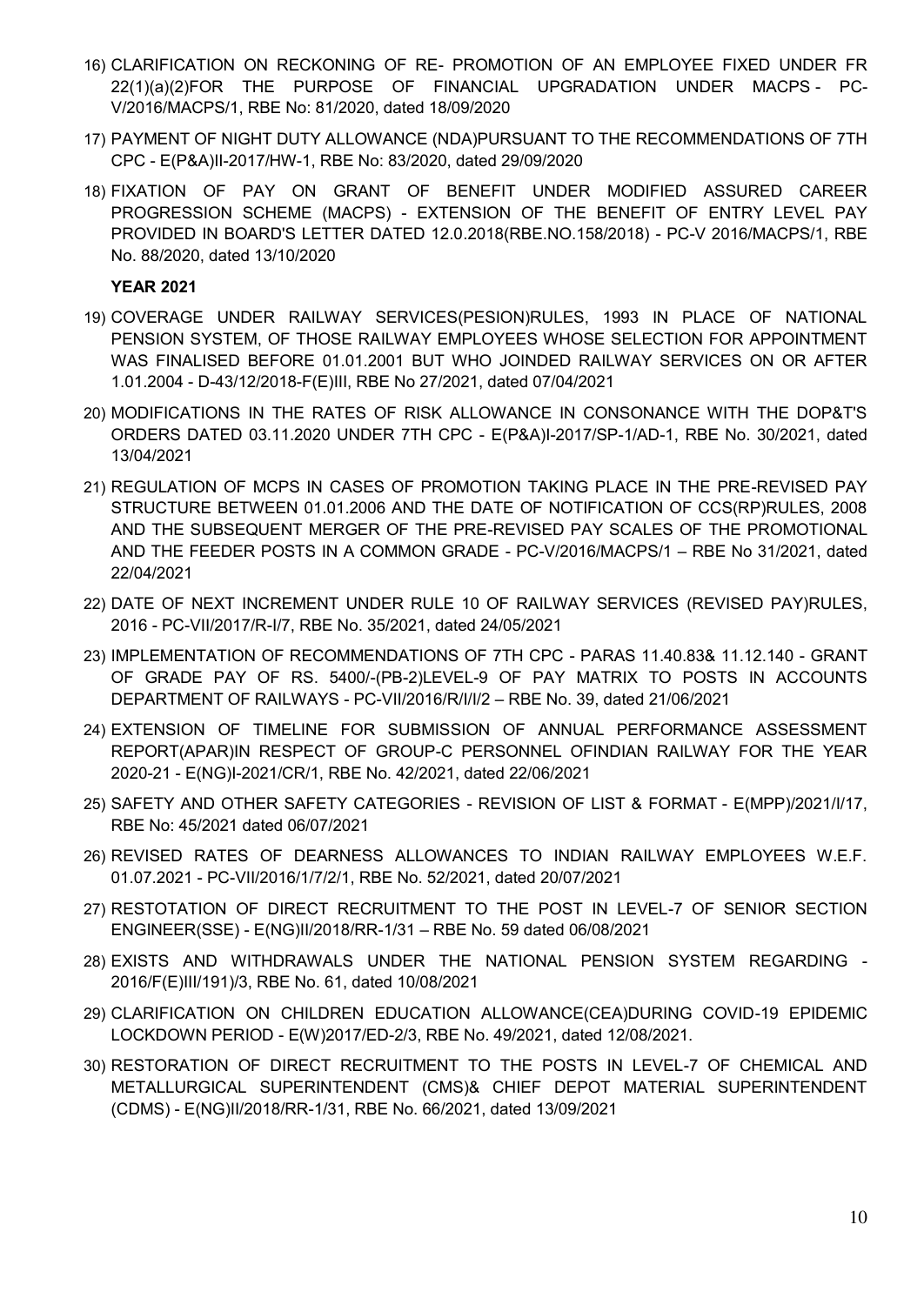#### **MEMORANDUMS ON MAIN DEMANDS SUBMITTED BY IRTSA**

- 1) Public Private Partnership in Passenger Train Operation
- 2) Proposals for consideration of all alternatives for Raising Production of Coaches in RCF –instead of allowing Private Contractors inside the Factory.
- 3) Corporatization of Production Units (PUs) on Indian Railways Suggestions for consideration of other options to achieve the objectives instead of Corporatization.
- 4) Freezing of Dearness Allowance to Central Government employees and Dearness Relief to Central Government pensioners at the current rates till July 2021 – Appeal for review of decision; And Grant of option to credit the Additional DA to Provident Fund.
- 5) Training Module & Refresher Course (RC) for Supervisors of Mechanical Engineering Dept (Diesel)
- 6) Updation of Indian Railway Establishment Code (IREC) Suggestions on main issues.
- 7) Combined Cadre Restructuring of Group A, B and C services on the Railways.
- 8) Filling up of non-gazetted posts in Railways in Production Units Classification of posts as Safety Categories in Electrical and Mechanical department of Production Units & Review of policy on creation of posts.
- 9) Ex-gratia compensation to the families of Central Government employees who died due to Covid-19 infection caught up in performance of their duties.
- 10) Central Government Employees Group Insurance Scheme (CGEGIS) Revision of coverage & monthly subscription.
- 11) Facilities for the staff working during COVID-19 pandemic.
- 12) Introduction of e-Privilege Pass/PTO in HRMS Module- Hardship faced by employees.
- 13) 100% testing of staff with fingertip pulse oximeter as a precautionary measure to prevent spreading of Covid-19 among Railway employees & following procedures announced by State Governments.
- 14) Revision of rate of PCO Allowance for SSE, JE & PCO Staff
- 15) Counting of training period of Junior Engineers (JEs), Senior Section Engineers (SSEs) and other Technical non-gazetted staff for financial upgradation under MACPS.
- 16) Benefits of MACPS w.e.f. 01.01.2006.
- 17) Special cash package equivalent in lieu of Leave Travel Concession Fare for Central Government Employees during the Block 2018-21.
- 18) Clarification regarding issuance of Privilege Pass Surrender Certificate (PPSC) and availing of Special Cash Package.
- 19) Bearing of Railway Pension Fund by Ministry of Finance.
- 20) Annual target of surrenders through Work Studies by Zonal Railways for the year 2021-22.
- 21) Memorandum to CRB not to implement Board's order on surrender of posts.
- 22) Procedure order on regularization of absence during Covid-19 epidemic full lockdown period as well as lockdown with specific relaxation.
- 23) Payment of Night Duty Allowance (NDA) pursuant to the recommendations of  $7<sup>th</sup>$  Central Pay Commission without any ceiling for entitlement of NDA.
- 24) Higher Pay Level for Technical Supervisors / Rail Engineers.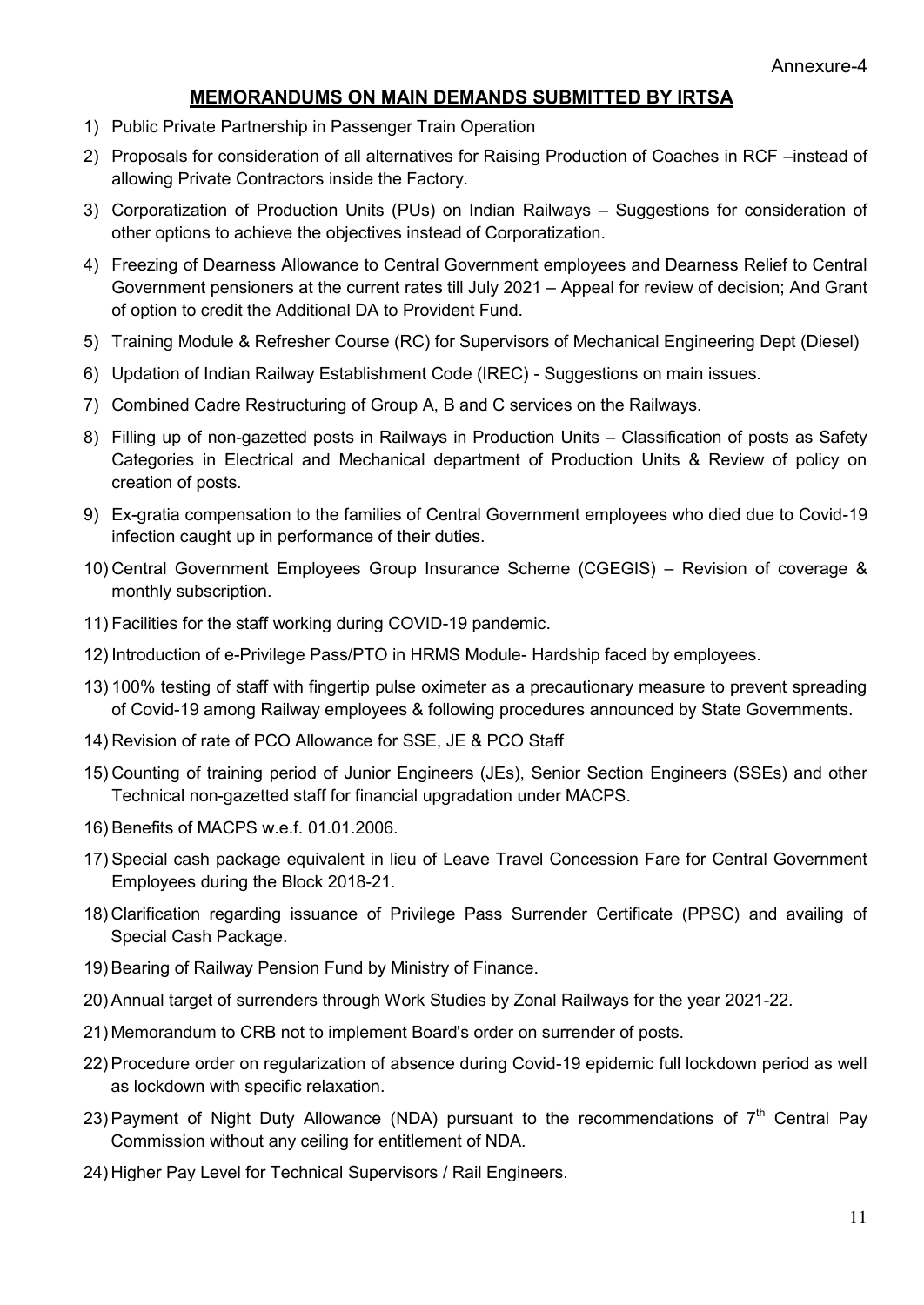- 25) Payment of additional installments of DA & DR due on 01.01.2020, 01.07.2020 & 01.01.2021 as arrears - IRTSA memorandum to Finance Minister & Members of Parliament.
- 26) Implementation of recommendations of 7th CPC relating to grant of House Rent Allowance (HRA) for central Government employees. IRTSA Memorandum to Secretary DoE.
- 27) Main demands of Technical Supervisors / Rail Engineers including higher Pay Level, Group 'B' status, combined cadre restructure, anomalies of MACP Scheme.
- 28) Memorandums were also submitted by Zonal Secretaries and sub-unit Secretaries on the local issues pertaining to their areas.

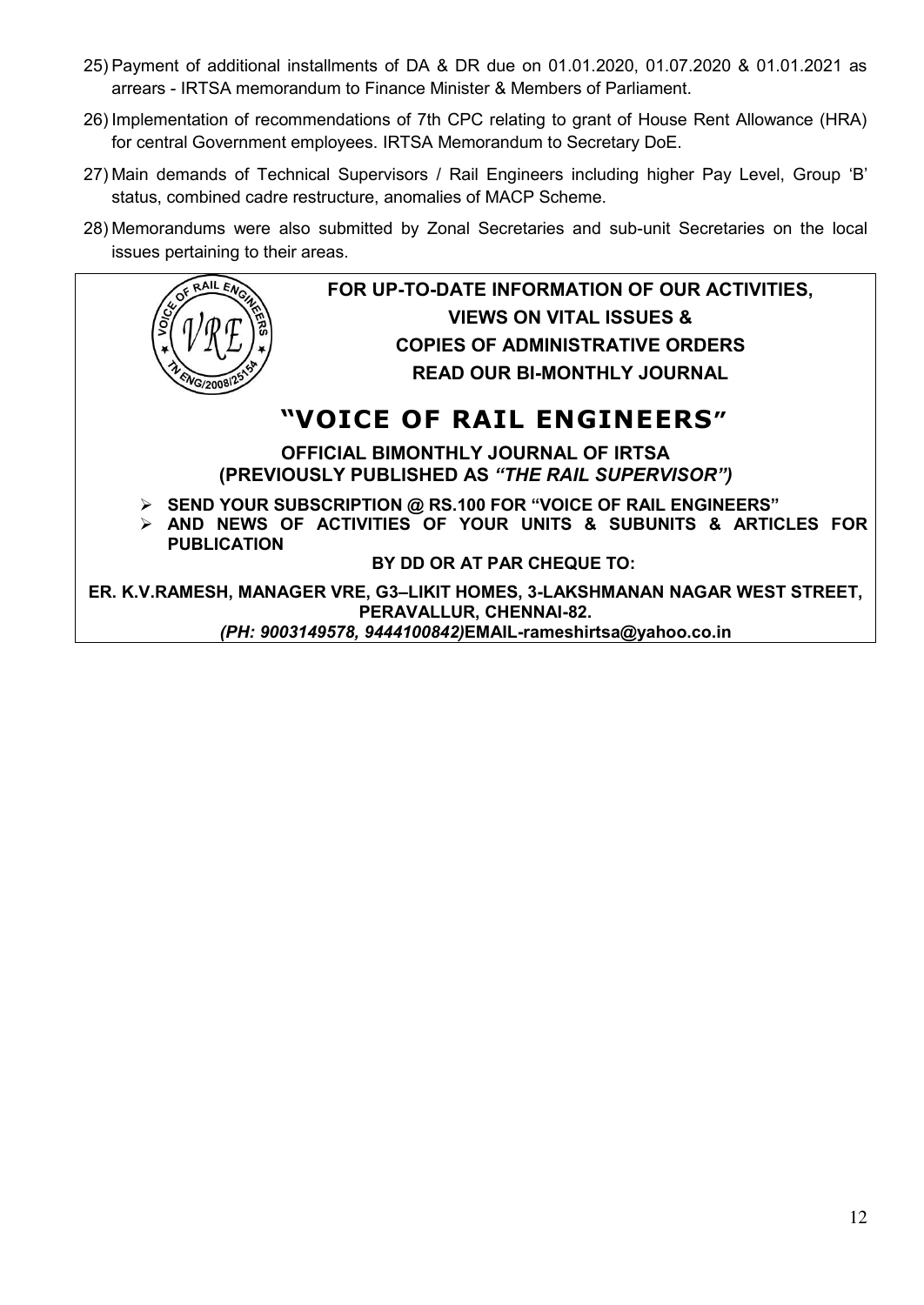## **INDIAN RAILWAYS TECHNICAL SUPERVISORS' ASSOCIATION**

Estd. 1965, Regd.Nos. 1329, Website http://www.irtsa.net, **C.HQ, 32 Phase 6, Mohali, Chandigarh-160055 Phone 0172-2228306, 9316131598** 

> **DRAFT RESOLUTIONS OF DEMANDS OF TECHNICAL SUPERVISORS ON RAILWAYS**

# **ADOPTED BY CGB MEETING & 56THANNUAL CONFERENCE OF IRTSA AT RAIL COACH FACTORY (RCF), KAPURTHALA, 27TH& 28TH DECEMBER 2021**

**The 56th All India Annual Conference and Central General Body Meeting of IRTSA, held on 27th&28thNovember 2021 at Rail Coach Factory (RCF) Kapurthala, resolved to once again draw the kind attention of the Government and especially the Ministry of Railways and urged upon them to consider the genuine and long pending demands of the Technical Supervisors on Indian Railways, for better Pay Levels commensurate with their duties & responsibilities, to provide adequate avenues of promotion to remove rampant stagnation amongst them and improve their service conditions.** 

**Indian Railways Technical Supervisors Association (IRTSA) represents 67,000 Rail Engineers / Technical Supervisors (JEs, SSEs, CMS, CMA, CDMS, DMS & IT Engineers) working in various Departments of the Railways -including Civil, Mechanical, Signal & Telecom Engineering, Drawing and Design, Material Management /Stores Depots, IT and Chemical & Metallurgical Labs. They supervise and manage around 7 lakhs workforce out of around 12.2 lakhs railway employees. Technical Supervisors play a very vital role to ensure safe & efficient train operation and economic utilization of all manpower and material resources.** 

**Technical Supervisors shoulder direct responsibilities of safe, efficient & 'Failure-proof' production, repair and maintenance of Rolling Stock, Locomotives, P-Way, Works, Bridges, Signal & Telecommunication, IT Systems, Overhead Equipment (OHE), other assets and equipments on the Railways. Other departments are only supporting departments for the technical & operating departments. But the other Departments were given a better deal by the last three Pay Commissions than the Technical Supervisors.** 

**Main demands of the category - higher Pay Level and Classification of Posts of Technical Supervisors in Group B Gazetted are not getting resolved. There are many other areas where we have continuously been representing for acceptance of our demands for MACPS from 01.01.2006 & counting of training period for the purpose of MACPS, for ex gratia payment to the families of the of those who died due to covid, as well as on other issues.** 

**One of the unprecedented situations created in the recent period was freezing of rates of dearness allowance and dearness relief for the central government employees and the pensioners for one and a half year from 01.01.2020 to 30.06.2021.** 

**Government's decision for introduction of about 151 trains under private operations in 12 clusters across the country and corporatization of the Production Units of Indian Railways are being opposed by entire trade union movement in the country, since they will be detrimental for Railways and the nation.** 

**56th Conference and CGB Meeting of IRTSA urged upon the Government & Railways to accept the following genuine demands of Technical Supervisors and urged the Railway Minister for sending exclusive proposal to Finance Ministry regarding Pay Level of the Technical Supervisors and upgradation of posts to Group 'B' (Gazetted).**

#### **MAIN DEMANDS - IRTSA**

**1. a) RECOGNITION OF IRTSA – to provide a forum to discuss and resolve the problems of the Technical Supervisors on Railways - as recommended by Report of the Task**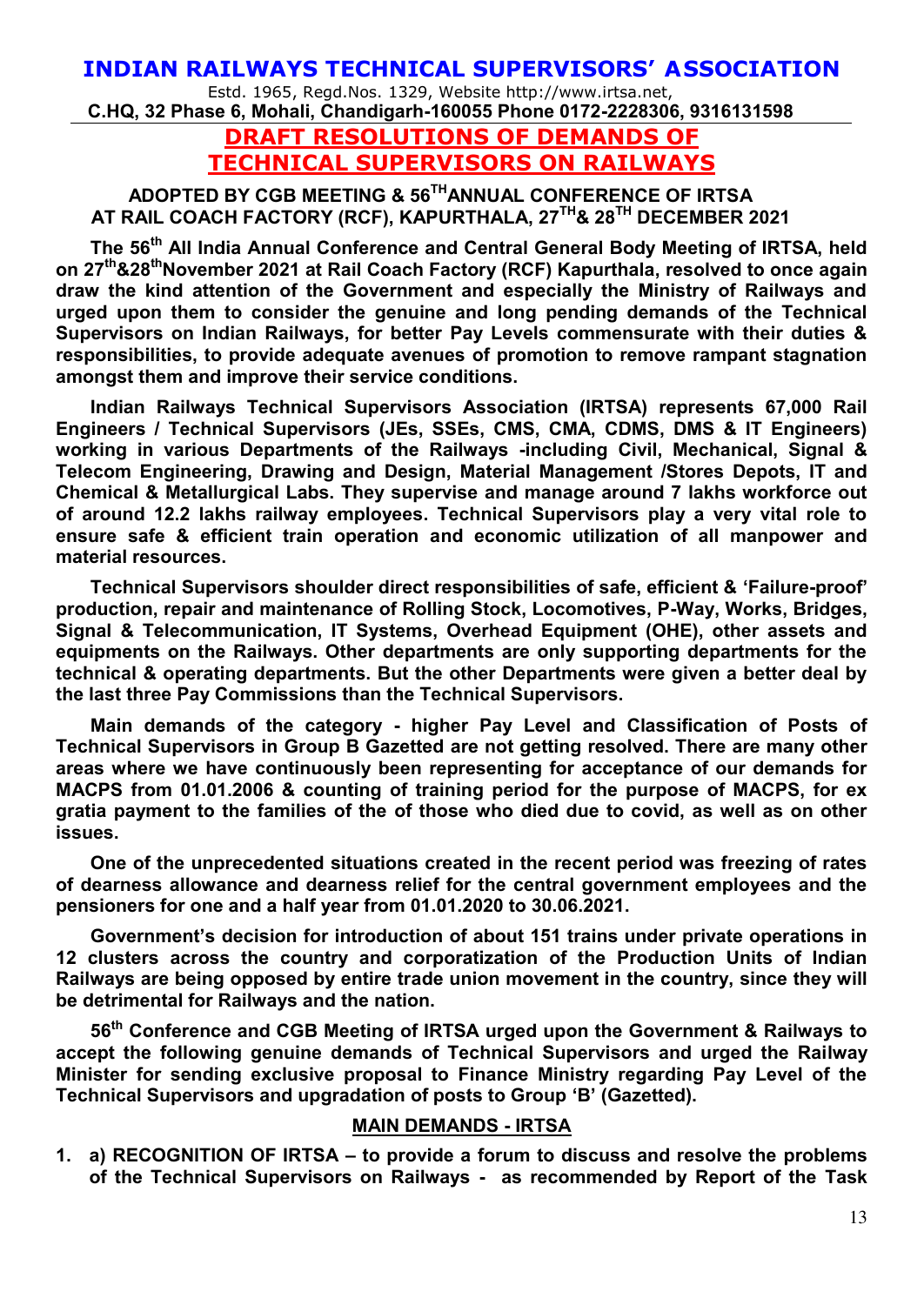**Force on Safety and by the Railway Accident Inquiry Committees (RAICs) – 1968 & 1978 & Railway Reforms Committee (RRC).** 

- **b) Continuation of system of Staff Council in the Production Units of Railways, which provide separate representation for Technical Supervisors.**
- **2. PAY LEVEL OF TECHNICAL SUPERVISORS:**
- **3) Junior Engineer (JE) be placed in level-7 & Senior Section Engineer (SSE) be placed in level-8 & 9 of the Pay Matrix in view of their relative duties & responsibilities vis-à-vis those working under them.**
- **4) 33% posts of SSE be upgraded as Principle SSE in Level-10 as promotional avenue.**
- **5) DMS, CMA & JE/IT be placed in level-7 and CDMS, CMS & Sr. Er/IT in level-8 & 9 of pay matrix.**
- **6) 33% of these cadres may be placed in Level-10 as Functional / Non-Functional promotion.**
- **3. Implementation of Pay Level -7 for CMA & Pay level-8 for CMS as per Para 11.40.124 of 7 th CPC report**
- **4. Classification of all Posts of SSE/CMS/CDMS in Group B Gazetted – as per orders of DoPT and as per classification of their counterparts in other Departments, in Group B Gazetted.**
- **5. a) Withdrawal of National Pension System (NPS) and restoration of existing benefits of Pension & GPF for those appointed after 1.1.2004.** 
	- **b) Refund of contributions to NPS with Interest thereon at appropriate rate.**
- **6. a) Removal of maximum ceiling of Rs.7000 for payment of PLB.**

**b) Payment of PLB as per actual Pay.** 

- **7. National Holiday Allowance at double the wages including DA to JEs, SSEs and other technical staff - for working on National Holidays**
- **8. No corporatization or privatization of Production Units & Workshops or any Rail segments.**
- **9. No Private train operators be allowed to avoid erosion and deterioration of safety and operational efficiency of existing normal train operation and misuse of Railway's resources by the concerned private operators.**
- **10. No demonetization of any Railway assets.**
- **11. Review the decision on Freezing of Dearness Allowance to Central Government employees and Dearness Relief to Central Government pensioners at the current rates till July 2021.**

#### **PAY, INCREMENT & DESIGNATIONS**

- **12. Acceptance of following proposals of Railway Board submitted to Ministry of Finance:**
- **a) To place 29,721 posts of SSE (50% of sanctioned strength of Technical Supervisors) in the Grade Pay Rs.4800, 9907 posts (17% of sanction strength of Technical Supervisors) in the Grade Pay Rs.4600 and 19519 posts (33% of sanctioned strength of Technical Supervisors) in the Grade Pay Rs.4200.**
- **b) To place 1163 posts (45% of sanctioned strength of the Stores Cadre) of Depot Material Superintendent in the Grade Pay Rs.4800, 388 posts (15% of sanction strength of the Stores Cadre) in the Grade Pay Rs.4600 and 1034 posts (40% of sanctioned strength of Stores Cadre) in the Grade Pay Rs.4200.**
- **c) To place 1841 posts of SSE (Design) (45% of sanctioned strength of Cadre) in the Grade Pay Rs.4800, 614 posts (15% of sanction strength of Cadre) in the Grade Pay Rs.4600 and 1636 posts (40% of sanctioned strength of Cadre) in the Grade Pay Rs.4200.**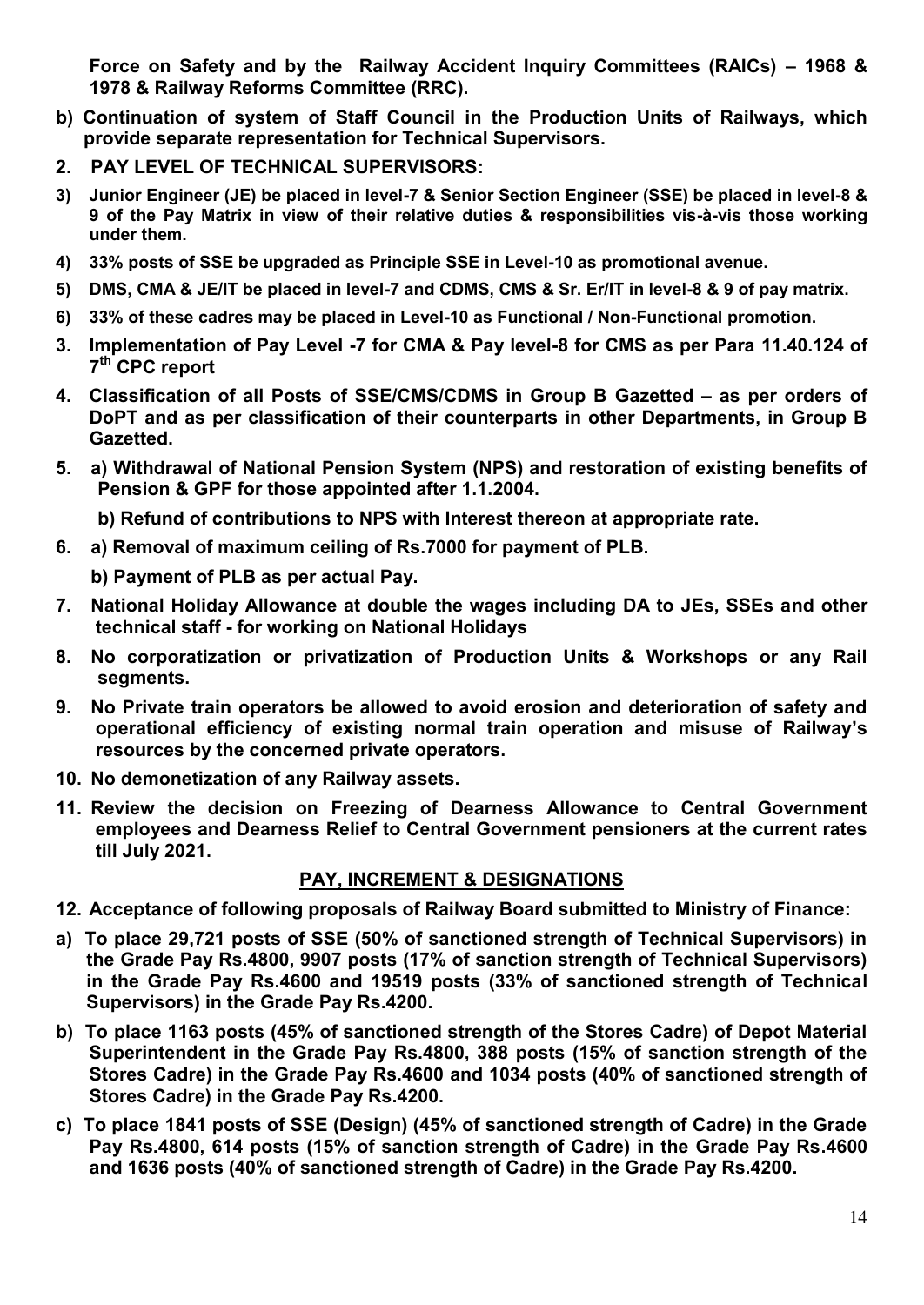- **d) To place 770 posts (60% of sanctioned strength) of Chemical & Metallurgical Staff in the Grade Pay Rs.4800 and 514 posts (40% of sanction strength) in the Grade Pay Rs.4600.**
- **13. a) Re-designation of Senior Section Engineers (SSE) as Assistant Engineers (AE)/ AWM**
- 1. **Re-designation of DMS and CDMS as JE & SSE / AE (Material Management) respectively.**
- 2. **Re-designation of CMA and CMS as JE & SSE / AE (C&M) respectively.**

# **CAREER PROGRESSION AND AVENUES OF PROMOTION**

- **14. Proper Career Planning & Time Bound promotions for Technical Supervisors as for Group A.**
- **15. Promotion of JEs, DMS, CMA directly as Assistant Engineer (AE) Group 'B' Gazetted as in all other Government Departments like CPWD, Telecommunication and MES, where the JEs are promoted directly to the post of AE in Group 'B' (Gazetted)**
- **16. Combined "Cadre Restructuring" of posts in Group 'A', 'B' & 'C' on Railways to meet with job requirements in the changed technological scenario and to provide adequate avenues of promotion.**
- **17. Upgrading of posts of Technical Supervisors from Group 'C' to Group 'B' (Gazetted).**
- **18. Grant of at least 5 Functional or Non-Functional promotion to all Railway Engineers/Technical Supervisors - as given to all the Group 'A' organized service officers.**
- **19. Classification of all Posts of JE/CMA/DMS in Group 'B' Non-gazetted – as in all other Departments.**
- **20. Integrated seniority for promotion from Group 'C' to Group 'B' be considered for the same Grade Pay both for Technical Supervisors and for Running Staff – to avoid discrimination on account of the Running Staff being given unjust advantage of one scale.**
- **21. Removal of disparity in Cadre structure of Technical Supervisors (JEs, & SSEs) vis-àvis other Inspectorial Staff (like Traffic Controllers & Commercial Inspectors).**
- **22. Cadre Restructuring of JE & SSE Drawing & Design and DMS/CDMS (Stores Supervisors) at par with other Technical Supervisors, due to their same recruitment qualifications as Diploma in Engineering, similar training and vital job difficulties & multi-skilled job requirements.**
- **23. Promotion of serving Engineering Graduates against 50% posts of direct recruitment quota of Organised Group A officers (in IRES & SCRA) - with necessary age relaxation – in view of same qualifications – and the working experience as well.**
- **24. Minimum service requirement for Graduate Engineer SSEs/CMS/CDMS for eligibility to appear for LDCE be reduced from existing 5 years to 3 years in view of their qualifications.**
- **25. Direct recruitment of Graduate in Engineers should be made in Gazetted cadre and not in Group 'C' – as nowhere else they are recruited in Group C.**
- **26. Formulation of annual calendar for timely holding of all selections and timely completion of processes thereof for promotion on occurrence of vacancy.**
- **27. No accumulation of vacancies be allowed at any level as it seriously and adversely affects promotion of concerned staff causing recurring losses.**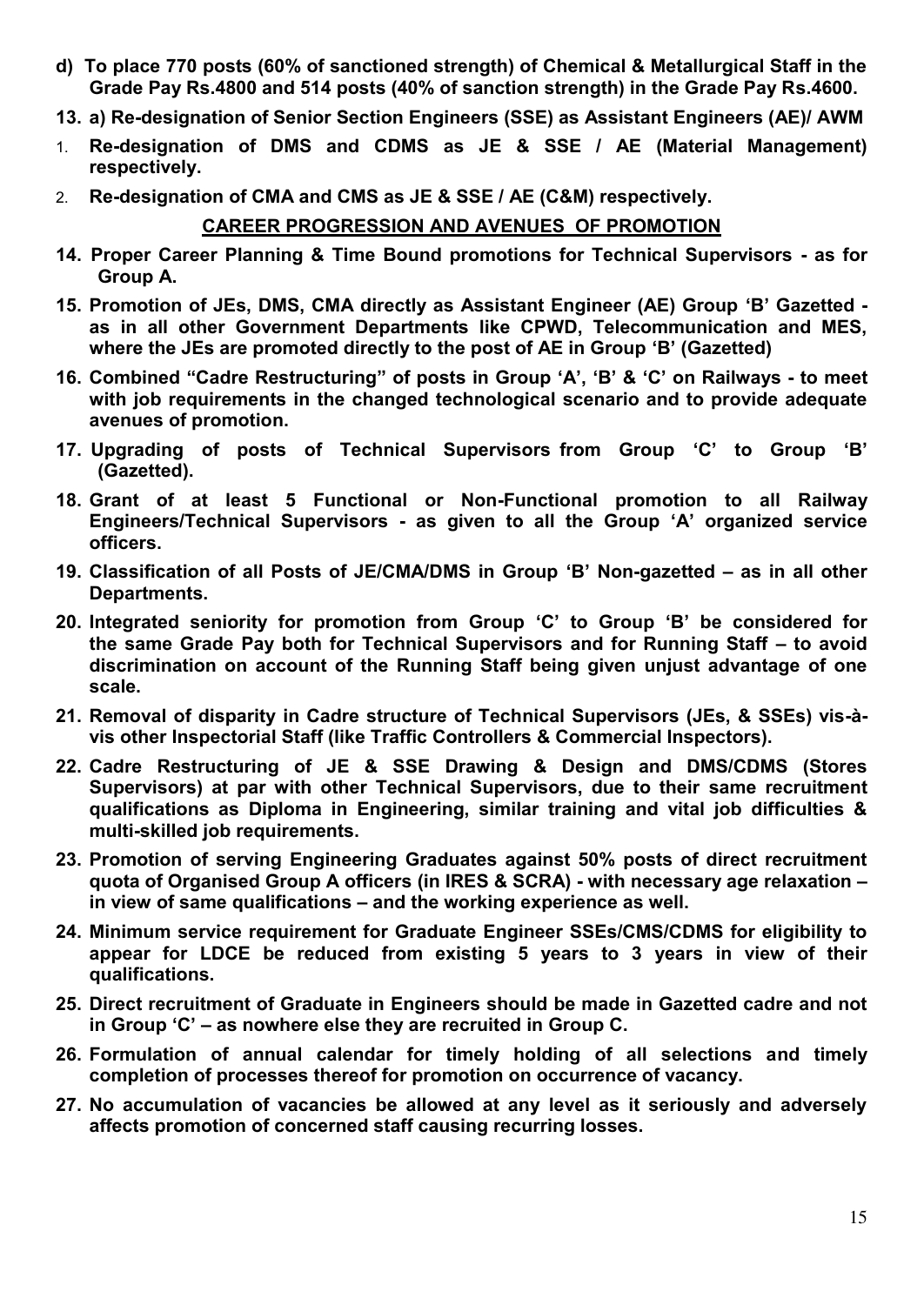- **28. All vacancies and anticipated vacancies in Group 'B' should be taken into consideration on the date of notification for the selection to Group 'B' – including backlog, if any from previous year(s).**
- **29. Increase in Percentage of Group 'B' and Group 'A' Posts (vis-à-vis Group 'C') on the Railways – commensurate with modernization on the Railways and at par with other Centre Govt. Departments.**
- **30. Withdrawal of system of written tests for promotion from JE/SSE to Group 'B' Cadre so as to bring in uniformity with other Departments - since no written tests or selections are held for promotion from Group 'B' to Group 'A' and above in Indian Railways nor are any such written tests held in other Central Government Departments for promotion from Junior Engineers to Assistant Engineers or in the State Government Services.**
- **31. Removal of disparities & distortions in cadre restructure order for IT cadre at Divisional, Zones levels & Railway Board.**
- **32. Staffing pattern of IT Staff on Zonal Railways at par with that of Computer Centre in Railway Board - In line with the para 6.v & 6.vi of Railway Board letter No: ERB-I/2011/25/4 dated 14.07.2011, existing posts of JE/IT in GP of Rs.4200 and Senior Engineer/IT in GP of Rs.4600 should be placed in the GP of Rs.4600 & Rs.4800 respectively.**

#### **INCENTIVE BONUS, SPECIAL PAY, BENCHMARKS & YARDSTICKS**

- **33. Restoration of 7.5% of PCO Allowance to SSE working in PCO and 15% to JEs & Other Staff in PCO w.e.f. 1-1-2016 on 7th CPC Pay** *(instead of 6% and 12% respectively from 1- 7-2017).*
- **34. Extension of Incentive Scheme to Diesel & Electric Loco Sheds, C&W Depots, P-Way, Works & Bridges and S & T Depots etc. - to meet with the additional workload in these areas.**
- **35. Provision of additional Staff & Technical Supervisors – as per Benchmarks / Yardstick for additional workload on account of new Trains, new lines & other additional assets.**
- **36. Honorarium / Incentive to Technical Supervisors & Staff for additional workload – in C&W, P-Way, Works, Bridges &S&T Depots, Sheds, TRD etc, especially on account of additional workload, fluctuating and seasonal rush of Special Trains, Military Specials, accidents and other exigencies.**
- **37. Grant of Special Pay / Technical Allowance / Technical Pay to all Technocrats / Engineers / Technical Supervisors – as granted to the scientific officers in other Departments.**
- **38. Rates of Incentive Bonus / PCO Allowance be increased whenever the dearness allowance payable on the revised pay structure goes up by 50%.**
- **39. Revision of rates of Incentive Bonus in Railway Workshops & Production Units as per Revised pay matrix in keeping with ILO norms – which require the rates to be based on average of the wages instead of at the minimum level.**
- **40. a) Incentive Bonus & PCO Allowance to all SSE on actual Basic Pay & DA on financial up-gradation under MACPS.**
- **b) Incentive Bonus to SSE (Senior Section Engineers) at Hourly Rates of Bonus like JEs (Junior Engineers) (as recommended by RITES for Group Incentive Scheme in Production Units)**
- **OR Raising of existing rate of Incentive to SSE to at least @ 30% of Pay (instead of 15%) – (to compensate for loss of take-home- Pay on promotion).**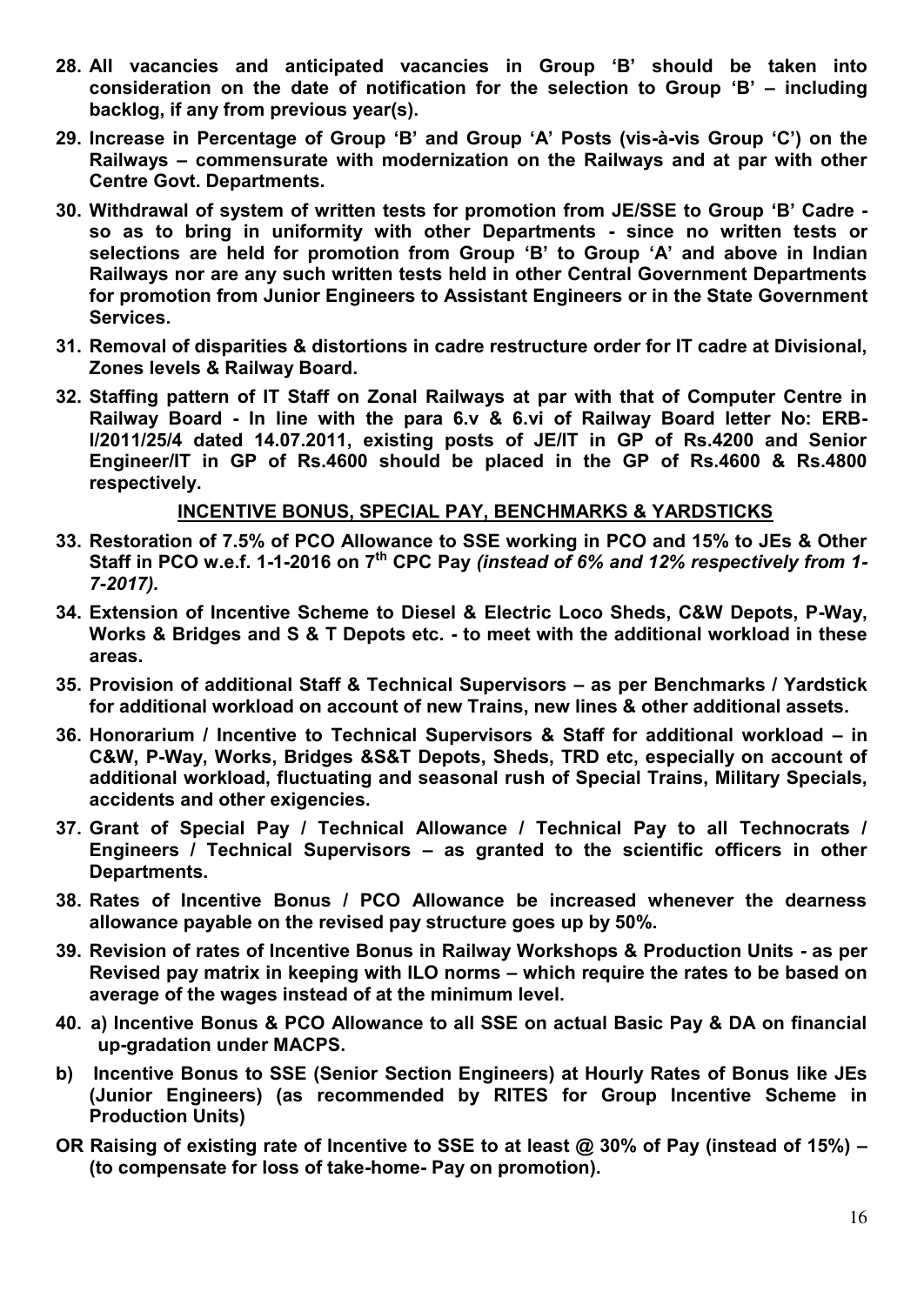- **c) Incentive Bonus to SSE in Workshops & Production Units without any deduction for Leave, Holidays, training or outstation duty – as it is linked with Basic Pay and does not compensate for the loss of Incentive Bonus in terms of Take-Home-Pay on promotion from JE to SSE.**
- **41. Extension of Incentive Scheme to left out areas & Cadres in Workshops & Production Units.**
- **42. PCO Allowance to Drawing / Design, Chemical & Metallurgical Lab Staff, Store Depots & IT/EDP Centres in Workshops & Production Units, considering their contribution to improved productivity and quality control (as recommended by RITES and as adopted for C&M Staff in DMW Patiala &RWF Bangalore).**
- **43. PCO Allowance to JEs, SSEs & other Technical Staff of PCO Cadre Workshops at par with Ex-Cadre Staff Working in PCO in all Workshops.**
- **44. Design Allowance to Drawing, Design Engineers – as recommended by Fifth Pay Commission.**
- **45. Special Pay or IT Allowance to Junior Engineers/IT & Senior Engineer/IT to attract and retain talented personnel in this new horizon of Information Technology.**

#### **MACPS**

- **46. Implementation of MACP w.e.f.01.01.2006 as per Supreme Court Judgement & as implemented by Defence Ministry.**
- **47. Financial upgradation under MACPS after 4, 8, 16 & 24 years as for Defence Forces**  *(instead of after 10, 20 & 30 years for Civilian employees at present)***.**
- **48. Counting of initial training period for MACPS as regular service since it is qualifying service for pension & increments and paid for from general revenue.**
- **49. Promotion through LDCE (Intermediate Apprentice JEs) should be counted as initial appointment for financial up-gradation under MACPS.**
- **50. Withdrawal of unfair Benchmark of "Very Good" proposed by the 7th CPC for the purpose of financial upgradation under MACPS and restoring the Benchmark as "Good" (at least for Group C)**
- **51. a) Financial up-gradation under MACPS to Graduate Engineers in all Cadres Considering entry Level as per upgrading by the Pay commission.**
- **b) MACP to all directly recruited Engineering Graduates in Design/Drawing cadre Ignoring promotion in the pre revised scale from 5500-9000 to 6500-10500 as the same had been merged & up-graded.**
- **c) MACP to all directly recruited CMA with entry qualification of BE/M.Sc should be counted from Pay Level-7 from the date of their appointment.**
- **52. Provision of all benefits on financial up-grading under MACPS including incentive, entitlements for travel & treatment in hospital etc. – as MACPS was introduced to compensate for lack of Promotion.**

#### **GENERAL ALLOWANCES**

- **53. Dearness Allowance: Weight-age given to various items in the All India Consumer Price Index, may please be modified as per present day requirements.**
- **54. Fraction of previous half year (ignored earlier) be added for calculating next slab of DA.**
- **55. Transport Allowance: 10% of Pay + DA as Transport Allowance uniformly for all cities in India since the cost of fuel is almost equal in all cities and other areas.**
- **56. Children Education Allowance:** 
	- **b) Actual expenses incurred towards Children Education be reimbursed or the existing Children Education Allowance (CEA) of Rs.18000 be indexed by MF (2.57) and raised to Rs.46,260.**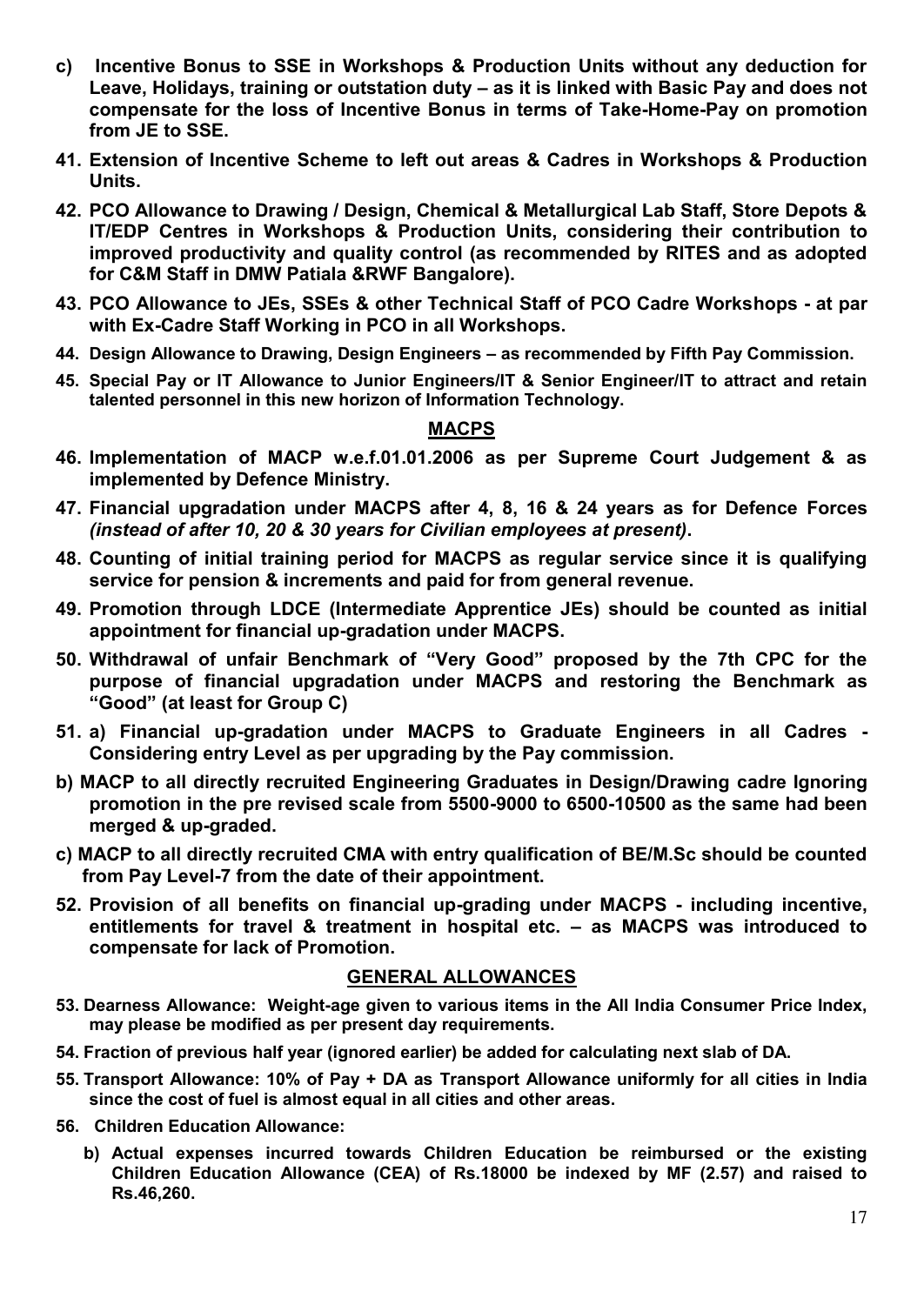- **c) The scheme be extended to college education also.**
- **57. All India Leave Travel Allowance (AILTC) for Railway Employees:** 
	- 1. **Eligibility to travel by flight for employees in Pay Level 6 & 7.**
	- 2. **Aged parents should be allowed as part of family irrespective of their dependency or residing with employees for the purpose of AILTC.**
- **58. CCA – City Compensatory Allowance should be restored to meet the peculiar needs especially of the big cities and Metros, towards payment of Professional Taxes to the Local Governments/Local Authorities, Miscellaneous expenses, higher expenses of children for attending to distant schools and colleges, etc.**
- **59. Exemption of all Allowances from income tax.**

#### **ALLOWANCES SPECIFIC TO CATEGORY**

- **60. Breakdown Allowance be paid as percentage of basic pay plus DA.**
- **61. Payment of Night Duty Allowance (NDA) pursuant to the recommendations of 7th Central Pay Commission without any ceiling for entitlement of NDA.**
- **62. Night Shift Allowance: Formulation of weightage of 20 minutes for every hour of duty performed between 18.00 Hrs and 06.00 Hrs – (instead of 10 minutes for every hour of duty performed between 22.00 Hrs and 06.00 hours at present) - in view of hazards of work during Night Shift after Sunset.**
- **63. Hardship allowance to Technical staff &Technical Supervisors in Sheds, and Open-line Depots as per risk factors of Risk & Hardship Matrix recommended by 7th CPC.**
- **64. 30% Special Heavy Duty Allowance to Track Temping Staff & Track Temping Technical Supervisors. (As recommended by Sub-Committee of Railway Board in 1996)**
- **65. Training Allowance be restored to 30 % of basic pay**
- **66. Compensatory Rest or Honorarium or Overtime Allowance to Senior Section Engineers (SSE) for additional working hours in Workshops, PUs, Sheds & Open line Depots for exigency of work.**
- **OR One month's additional salary in a year to Open-Line Staff for working on Sundays & Holidays, as granted to Railway Protection Force (RPF) personnel.**
- **67. Grant of Honorarium to all Technical Supervisors for non-technical duties, including the following:**
- **Holding of D&AR Inquiries; (Railway Board order need to be implemented uniformly in all Railways)**
- **Holding of Trade Tests;**
- **Custody of Stores,**
- **Witnessing of GA attendance card punching etc.**
- **Filling up of Confidential Reports of Staff, etc.**
- **68. Communication Allowance: Technical Supervisors granted Rs.1000 as communication allowance. Or all supervisors be provided with 4G CUG connections with free talk time of Rs.1000 per month.**
- **69. Restoration of six advance increments for acquiring additional professional qualifications (like AMIE / BE / MBA etc.) - instead of lump-sum payment introduced in lieu thereof, in view of recurring advantage to the Railways on account of additional qualifications.**
- **70. Grant of HRA, Transport Allowance, TA/DA, CEA, etc to Trainee JEs/SSEs, Trainee CMA/CMS, Trainee DMS/CDMS& Trainee JE/Sr.Er(IT).**

**WORKING CONDITIONS& HOURS OF WORK, OTA etc.**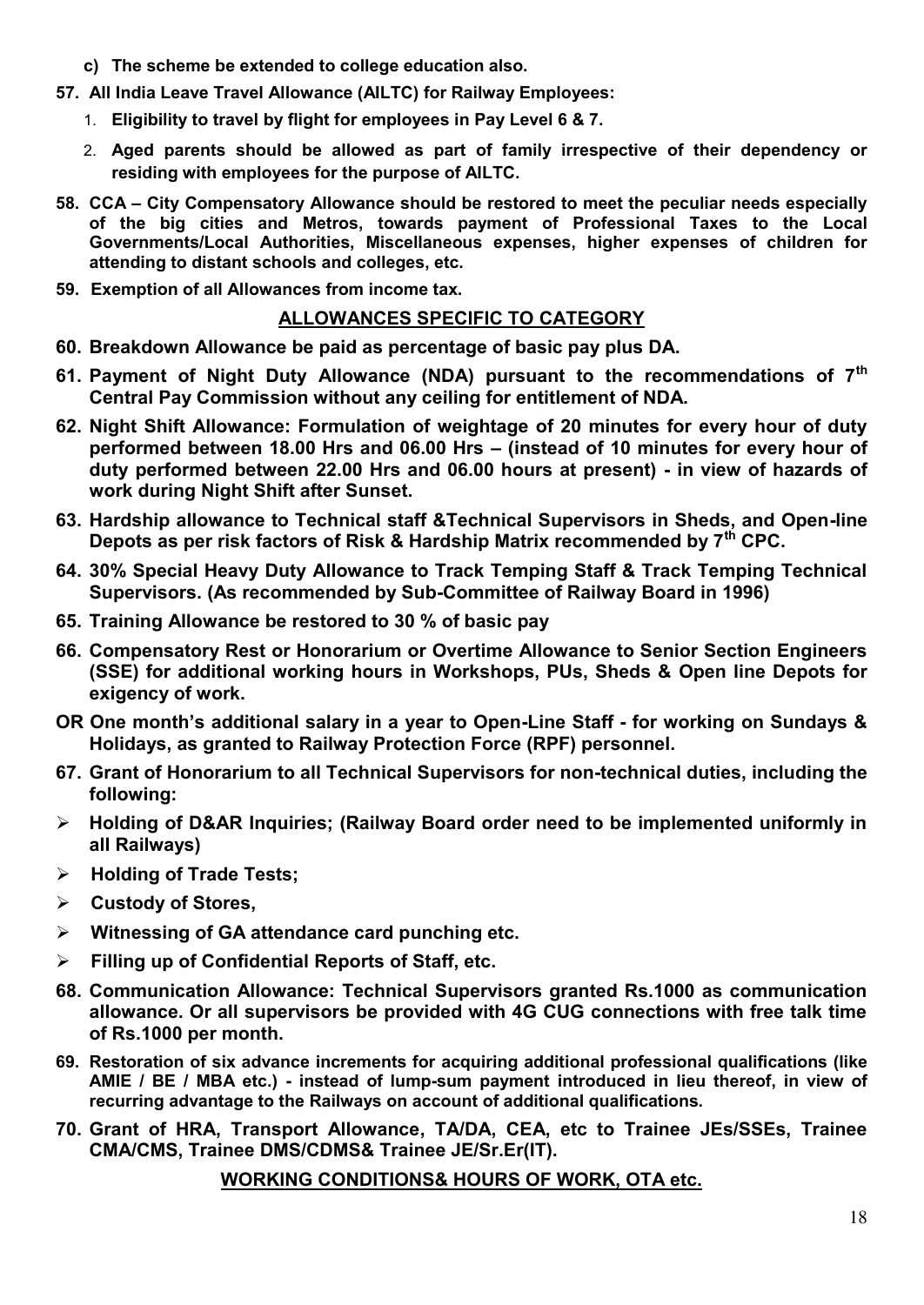- **71. Improvement of working conditions & work environments and provision of basic amenities in the Open Line C&W - Electrical & Mechanical/C&W Depots, Sick Lines, Diesel Sheds, Electric Loco Sheds & EMU Car Sheds, S & T, Permanent Way Depots, IOW / Engineering Depots, Bridges, OHE, Printing Presses, C&M Labs, Store Depots, Workshops and PUs and I.T. Centers etc.**
- **72. a) Reduction of Working Hours of all Technical Supervisors and Staff to 42 hours a week - as recommended by I.L.O. and National Commission of Labour.**
- **73. Counting of Lunch Break as part of Working Hours of all Technical Supervisors and Staff – as provided for in the Factories Act as maximum of 48 Hours a week.**
- **74. Amendment of HOER/ (Hours of Work and Period of Rest) Rules, 2005–**
- **a. Classification of all JEs& SSEs as "Continuous"/ "Intermittent (and not as "Excluded") in view of nature of their duties and responsibilities.**
- **b. Statutory provision for periodic rest for the Technical Supervisors (JEs& SSEs) on Railways.**
- **c. Payment of Over Time Allowance at double the rate of wages for extra hour(s) put in after working for 48 hours in a week or more than 8 hours in a day.**
- **d. Over Time Allowance to Railway employees covered under HOER & for employees working in Loco shed and C&W sheds should include HRA similar to those covered under Factories act (in terms of RBE No. 175/2017 dated 28.11.2017)**
- **75. Amendment of Factories Act to compensate for actual number of extra hours put in.**
- **76. Classification of posts as Safety Categories in Electrical and Mechanical department of Production Units.**
- **77. Provision of proper Manpower as per Benchmark / yardstick for repair and maintenance of Rolling Stock and Locomotives, P-Way, Works, S & T, Bridges and other Technical Services.**
- **78. Filling up of all posts of Technical Supervisors & Staff to ensure Safety & efficiency.**
- **79. De-linking of "Integrated Rake Link System" to avoid public complaints and to ensure safety.**
- **80. Provision of separate Washing Lines for "Exterior Washing" and, "Cleaning of Coaches".**
- **81. "Dry Pit Lines" for "Under-Gear Repair and Examination" for proper inspection and repairs.**
- **82. Extension of Factories Act to Sheds and Open Line Depots and Power Houses.**
- **83. Provision of Benchmark for infrastructure for C&W, Engineering, S&T& Electrical Depots; Periodical Technical Audit and availability of infrastructure (by independent agencies).**

#### **PENSION & RETIREMENT BENEFITS**

- **84. Bearing of Railway Pension Fund by Ministry of Finance as done for other Government departments.**
- **85. Additional Pension: 10%, 20%, 30%, 40%, 50% & 100% additional Pension/Family Pension after 65, 70, 75, 80, 85 & 90 years of age respectively (instead of starting it from 80 years onwards).**
- **86. Fixed Medical Allowance for National Pension System (NPS) retirees at par with Pre-2004 appointees.**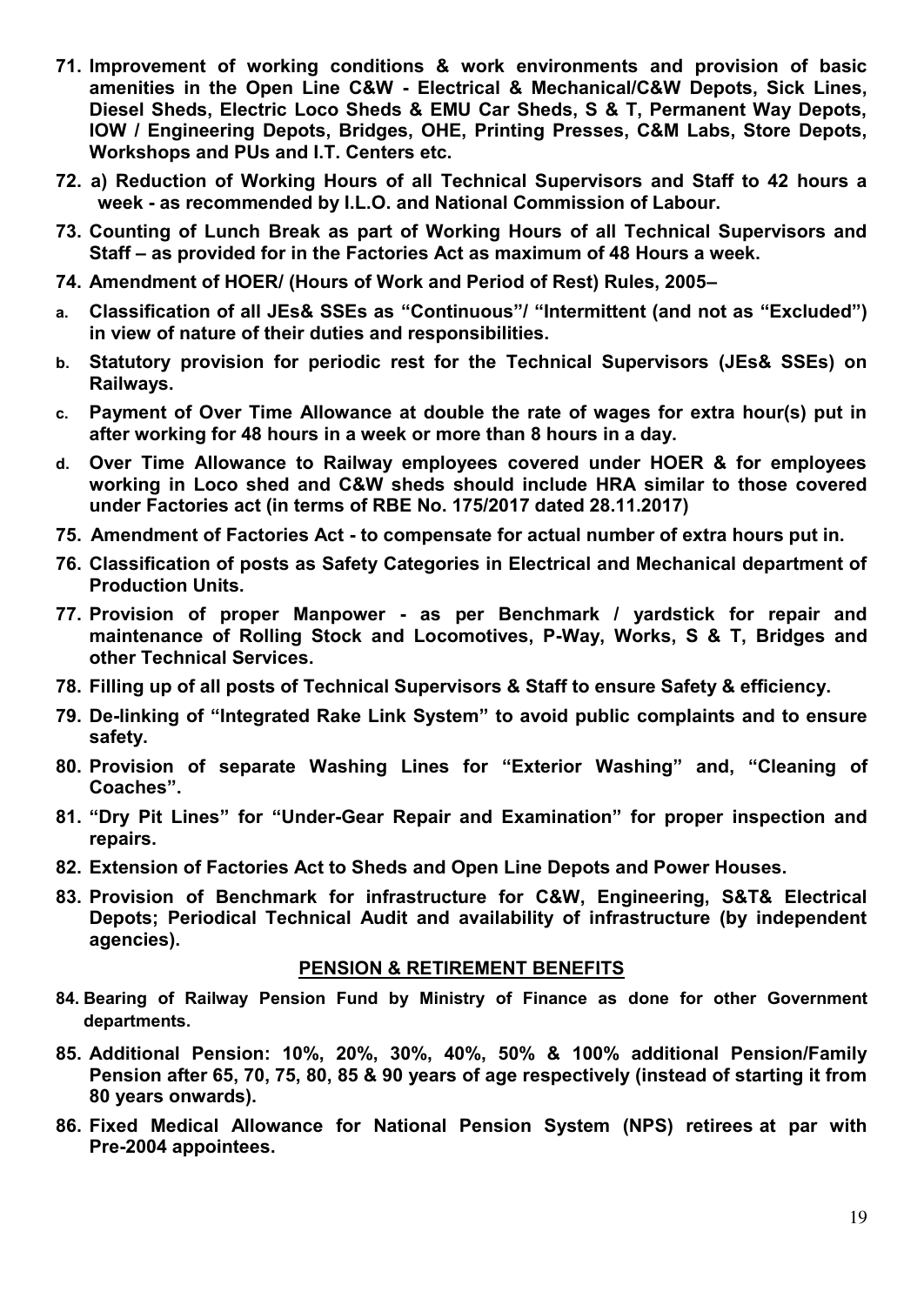- **87. FMA: Fixed Medical Allowance of Rs.2000 pm to all retired employees & Pensioners at par with those of EPFO and periodic revision thereof - keeping in view high cost of medicines for day to day treatment.**
- **88. Removal of limit of 2.5 km for payment of Fixed Medical Allowance (FMA).**
- **89. Ex-gratia compensation to the families of Central Government employees who died due to Covid-19 infection caught up in performance of their duties.**
- **90. NPS: a) Withdrawal of National Pension System (NPS) for those recruited after 1-1-2004 and restoration of Old Pension Scheme for all of them (or) giving option for the employees to choose any one of the pension systems – and**

 **b) Refund of contributions made by them so far with Interest thereon at appropriate market rates.** 

- **91. National Pension System (NPS): If NPS is to continue then the following protections be provided:**
- **29) Minimum assured return at the rate of 14% for the amount contributed by the subscriber & employer under the NPS.**
- **30) Monthly pension payable under NPS should not be less than minimum pension for respective Pay Level.**
- **31) While extending family pension in case of premature death, part of contribution made by NPS subscriber should be returned to the family, with applicable interest rates.**
- **32) Extension of repayable loan from Tier-I account of every individual subscriber.**
- **33) Make Tier-II operational for NPS subscribers with final withdrawal facility.**
- **34) Consultation with stake holders periodically at micro level and formation of permanent negotiating body including serving employees as its members.**
- **35) Withdrawals under NPS should be tax exempt to place NPS at par with old pension scheme.**
- **36) Service tax levied at the time of annuity purchase may please be exempted on NPS.**

#### **WELFARE, GENERAL AMENITIES & MISCELANIOUS**

- **92. Monthly deduction for CGEGIS (Central Govt. Employees Group Insurance Scheme) should not be more than the premium of New Amulya Jeevan-II policy of LIC - for insurance of Rs.25,00,000 annual contribution is only Rs.3,652 per year.**
- **93. Separate Rest Houses/ Clubs / Technical Libraries for Technical Supervisors as for the Railway Officers or allowing use of Officer Rest Houses / Clubs to JEs& SSEs.**
- **94. Recognition of M.B.A. / G.D.M.M. etc., as additional professional Qualifications for Technical Supervisors, for grant of Incentives for acquiring additional professional qualifications (as for A.M.I.E. / B.E. etc.) – to provide greater motivation and improved efficiency.**
- **95. Eligibility of Half day C.L. (Casual Leave) for half working days (like Saturday etc.).**
- **96. Arrangement for 'Cashless' Medical treatment in Government Hospitals including PGI and AIIMS etc - in case of 'Emergency' – as available in Recognized Private Hospitals.**
- **97. Equality in number of passes for all Group 'A', 'B' & 'C' employees both on respect of Privilege & Complimentary Passes.**
- **98. E-Pass system** 
	- **a) Provision to get one additional set of privilege pass by surrendering 3 sets of PTOs optionally.**
	- **b) Employees may be given option to choose for getting the pass/PTO either through manual or through HRMS.**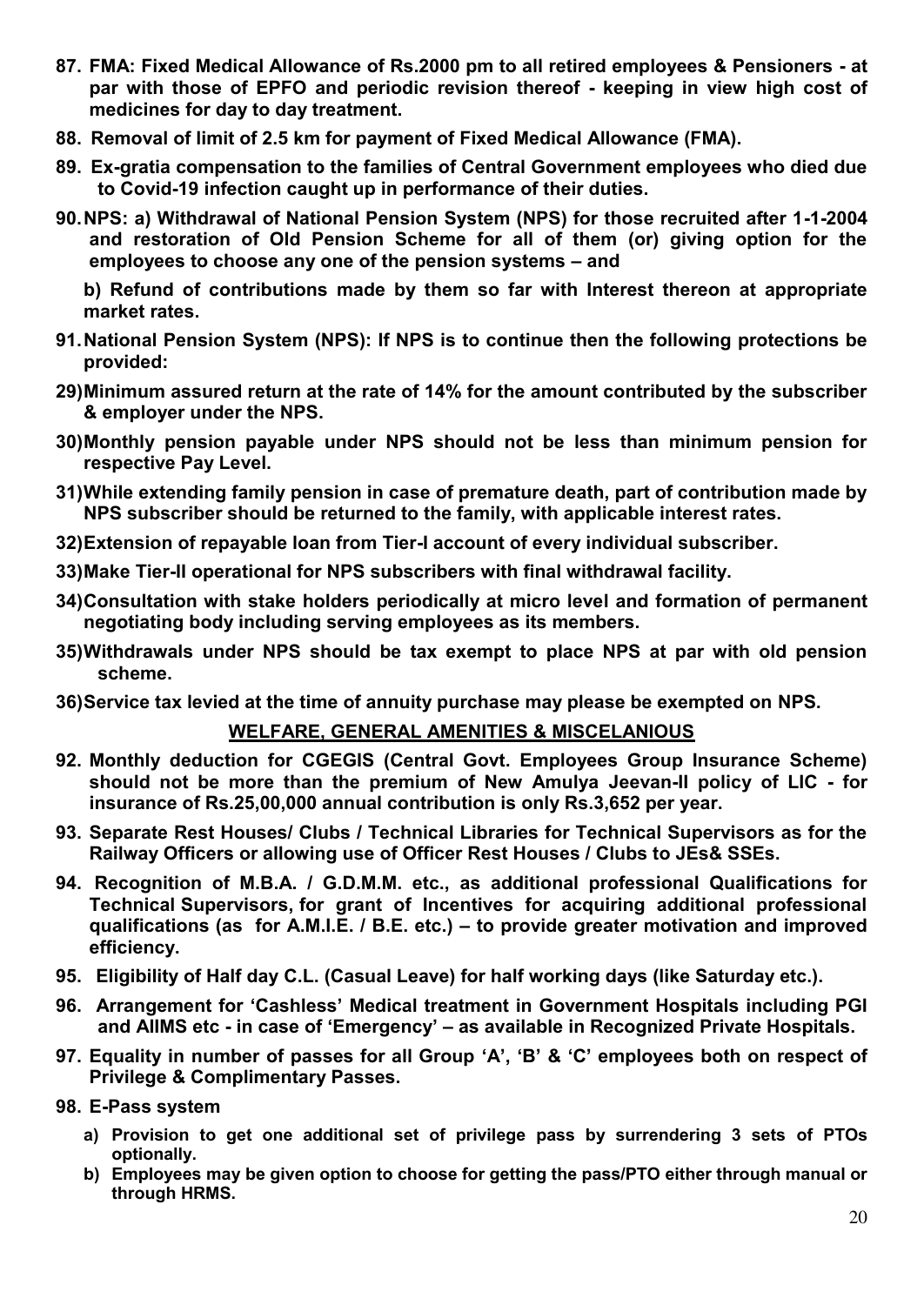- **c) Eligibility to travel in Tejas express in HRMS e-Pass system, which was available in manual pass system.**
- **d) Eligibility to travel in trains running in shorter routes than the route pass was issued as available in manual pass system.**
- **e) Crediting of cancelled pass & PTO into employees account in e-Pass system.**
- **99. Post retirement complementary pass after completing 10 years of service for Exservice men & widows who are employed on compassionate grounds on death of Railway servant**
- **100. Eligibility for Private In-patient Rooms for Technical Supervisors (Pay Level 6 & above) & their Dependents (instead of in General wards).**
- **101. "Accident Free Service" Award to Technical Supervisors & Technical Staff working in Open Line C&W Depots, Electrical General Services, Diesel Sheds, Electrical Loco Sheds & Car Sheds, Power Houses & S & T, P-Way, Works, Bridges, OHE, Printing Presses, Workshops and Production Units.**
- **102. Replacement of system of Confidential Reports with Self-Appraisal system to bring in greater objectivity, transparency, motivation & improved productivity.**
- **103. Provision of Laptops / Computers to all JE, SSE, CMA, CMS, DMS&CDMS in the interest of work and efficiency through faster communication and inter-action and paperless recordkeeping.**
- **104. Provision of adequate facilities and proper maintenance of Supervisors' Rest Houses, Holiday Homes and Supervisors' Institutes / Training Schools & Supervisors / Trainees / Apprentice Hostels etc.**
- **105. Adequate allocation of Staff Benefit Funds (SBF) for Supervisors Welfare and recreation.**
- **106. Separate pool of quarters for all technical supervisors.**
- **107. Proper amenities & maintenance of quarters for all Technical Supervisors as for officers.**
- **108. Removal of ceiling of 4 Dependents on Privilege Passes specially if the Railway Employee has Parents/Widow Sisters dependent on him/her included in the Pass besides spouse & 2 children.**
- **109. Removal of age limit of 25 years for entitlement of Pass for dependent son in case the son continues to be dependent / unemployed beyond that age.**
- **110. "***Tatkal***" facility for "Privilege / Complimentary Passes" – on payment of "Tatkal" charges.**
- **111. Removal of quota restrictions for Pass / PTO in Jan Shatabdi Express.**
- **112. Increase of ceiling of only one/two seats/Births on Pass in Duronto, Rajdhani, Shatabdi& Tejas.**
- **113. Increase in quota of seats for Pass / PTO in Duronto, Rajdhani, Shatabdi, Jan-Shatabdi Express to 4 seats. Eligibility of Self, Wife and 2 children on Privilege Pass to travel in Rajdhani / Shatabdi / Jan-Shatabdi / Duronto / Tejas Express. Medical and Pass facility to the dependents of Trainees / Apprentices.**
- **114. Eligibility to travel in premium special trains for employees traveling with pass/PTO FINANCIAL MANAGEMENT, EXPANSION AND PRIVATISATION ON RAILWAYS**
- **115. Development of 100% indigenous facilities in Railway PUs & Workshops for manufacturing all types of Locos and Rolling Stocks, Spares and Accessories to ensure quality control, Safety & economy.**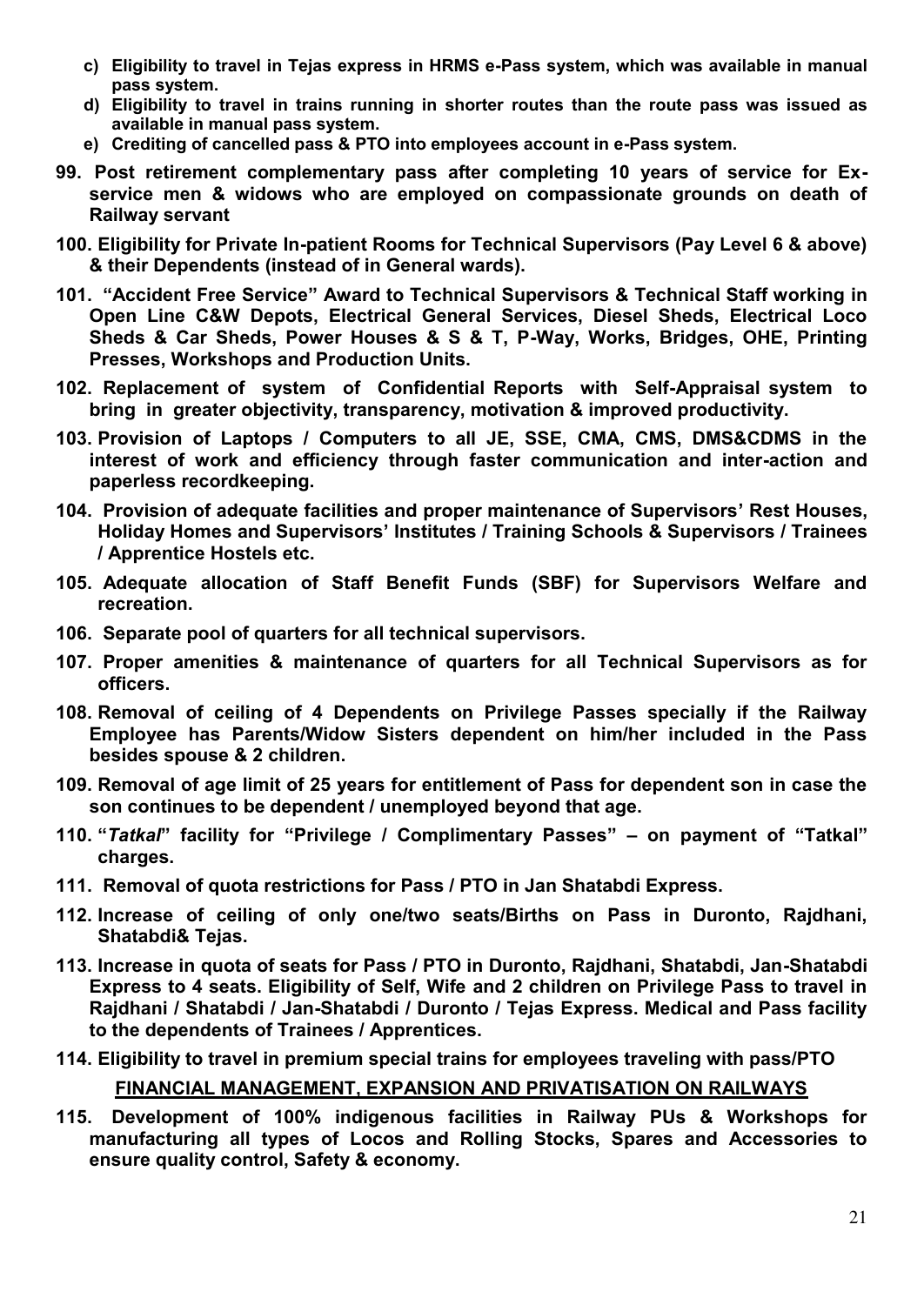**116. a) Government should invest adequately to meet the requirements of the Railways for Renewal of overage Track, Locomotives, Rolling Stock and other assets to ensure safety and better quality of service.** 

 **b) Protection of existing facilities of Railway men for Passes and Health Care in Railway Hospitals – consequent upon merger of the Railway & General Budgets.** 

- **117. Requisite investment of additional Capital by the Government for Expansion of Rail network to two Lakh kilometers in next 10 to 15 years – to ensure inter-connectivity between all Tehsils, Towns, District Head Quarters and State Capitals.**
- **118. No Foreign Direct Investment (FDI) in Railways.**
- **119. Foreign capital, if required, should be taken as loan by the Centre Govt. and not as FDI.**
- **120. Additional Funds be raised through Public Bonds and from Central Funds.**
- **121. No transfer of Intellectual property Rights like designs of Coaches, Wagons & Locos etc. to Private Firms / Corporate.**
- **122. Utilisation and expansion of internal resources and augmentation of Staff strength for expansion in various areas.**
- **123. No transfer of work to Private Sector like high density rail traffic corridors (like Mumbai – Ahmedabad, Chennai – Bangalore etc.)**
- **124. No closure of Railway Printing Presses. Instead they should be modernised according to the modern day needs and technology.**

**Harchandan Singh, General Secretary, IRTSA**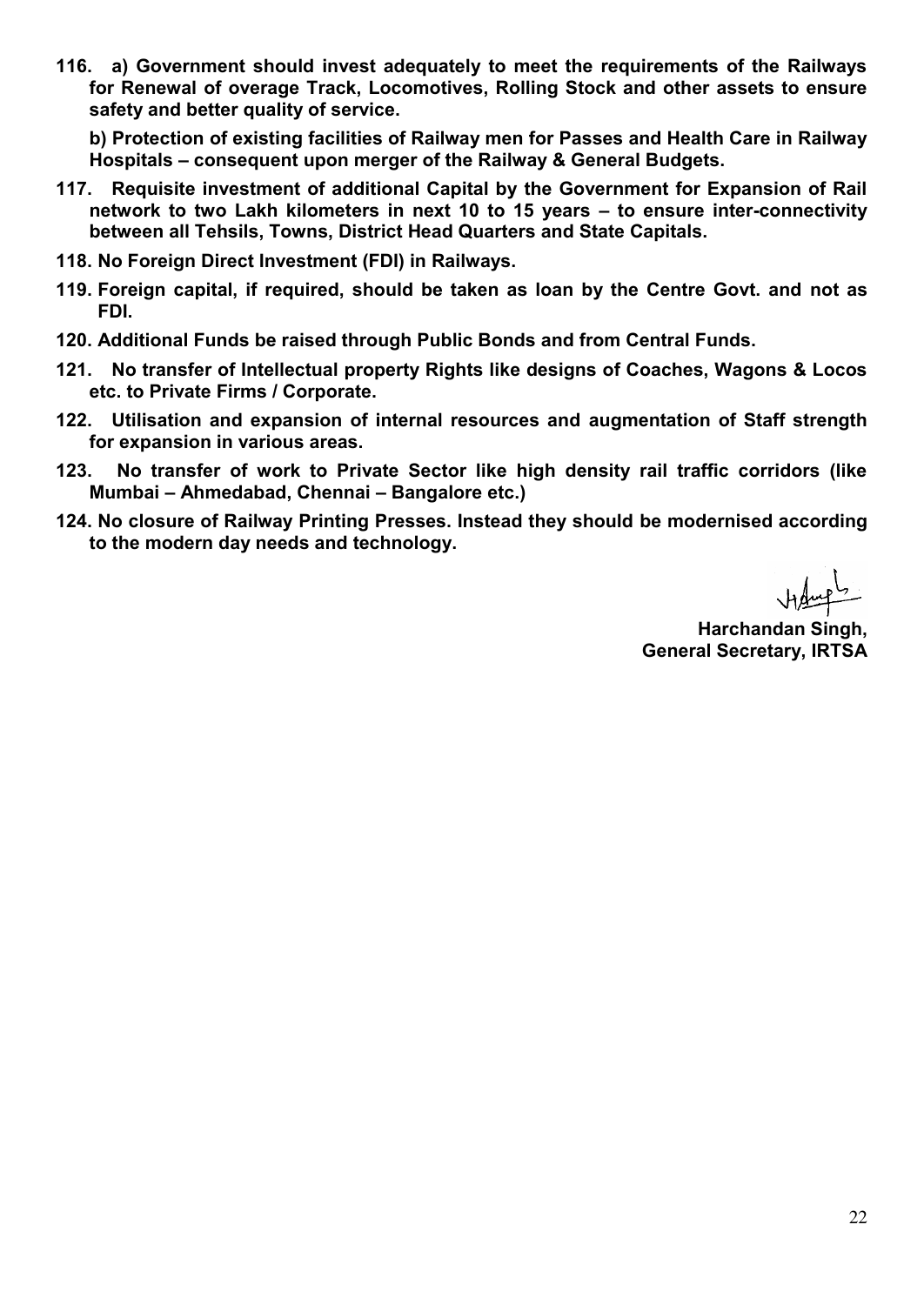## **INDIAN RAILWAYS TECHNICAL SUPERVISORS ASSOCIATION**

**C.Hq. 32, Phase 6, Mohali, Chandigarh-160055.** *Email-gsirtsa@yahoo.com(***M: 0***9316131598)*

# **MAIN ACHIEVEMENTS OF IRTSA IN 54 YEARS (1965 – 2021)**

#### **AWARENESS & INDUSTRIAL HARMONY**

- **1. IRTSA has provided a strong & effective platform to unite the Technical Supervisors on the Indian Railways for the first time since its formation in November, 1965.**
- **2. Highlighted problems of Technical Supervisors / Rail Engineers and effectively represented their demands to the Railway Administration, Pay Commissions, Railway Reforms Committee, Railway Accident Inquiry Committees & other forums.**
- **3. Developed greater awareness among Technical Supervisors& other about related issues**
- **4. Developed better industrial relations between Technical Supervisors and Railway Administration, reducing victimization of Rail Engineers and improving productivity.**
- **5. Developed better understanding between Technical Supervisors, workers and the Unions to avoid day to day conflicts thus further improving the productivity.**
- **6. Developed greater awareness about the Problems of Technical Supervisors amongst recognized Federations & Unions and get their support to resolve many issues at national & local levels – through struggle and collective efforts.**
- **7. Continuous inter-action through Seminars& Meetings on vital issues, publication of Souvenirs & the periodical "Voice of Rail Engineers" (VRE), Website www.irtsa.net, Face Book & WhatsApp IRTSA Groups etc.**

#### **MAIN CATEGORICAL ISSUES RESOLVED**

- **8. Allotment of highest Pay Scales of Rs.840-1200 / Rs.840-1040 to Senior Technical Supervisors amongst entire Group 'C' by Third Pay Commission and Rs.2375-3500 by Fourth Pay Commission** *– (restoring their relativity after 40 years based on evidence by IRTSA).*
- **9. Reduction in number of pay scales of Technical Supervisors from age old 6 scales to 4 Pay Scales by Third Pay Commission (in 1973) and further reduction to only 2 scales by Sixth Pay Commission (from 2006)**
- **10. Grant of Superintendent Allowance to SSE & higher Grade to SE (in lieu of Incentive) – which was subsequently replaced with Incentive to SE & SSE in Workshops &PUs.**
- 11. Honorarium to JEs for Disbursement of Wages to Staff and subsequent revision thereof (after *IRTSA decided to Boycott Disbursement of Wages in 1969).*
- **12. Hurt on Duty/Hospital Leave to Apprentices/Trainees** *(after getting it raised in the Parliament).*
- **13. Coverage of Technical Supervisors under Workman Compensation Act & renaming thereof as "Employees Compensation Act** *(after getting it raised in the Parliament).*
- **14. Bringing all Technical Supervisors in one Cadre (from JE to SSE) in 1984 onwards, for Cadre Restructuring** *(Earlier the higher grade posts were very limited & on worth of charge basis).*
- **15. Stopping direct recruitment of Engineering Graduates as JE-I and starting it in SE Grade in 1987 and in SSE grade from 2008.**
- **16. Cadre Restructuring of Technical Supervisors 5 times in 30 years raising number of posts in highest grade of SSEs from 3 to 6% in Workshops & 1.5% on the Open Line to 10% in 1984, 17% in 1993, 18% to 21% in 2003, 50% after Sixth Pay Commission in 2008 and 67% through CRC in 2013.**
- **17. Upgrading for Design & Drawing, C&M Staff & for DMS through Cadre Restructuring.**
- **18. Counting of Apprenticeship / training period for Retirement benefits in 1983 and incremental benefits in 1991 onwards** *(based on Data provided by IRTSA)***.**
- **19. Upgrading of 2000 posts of Senior Supervisors to Group B** *(in 2 phases from 1980 to 2000)*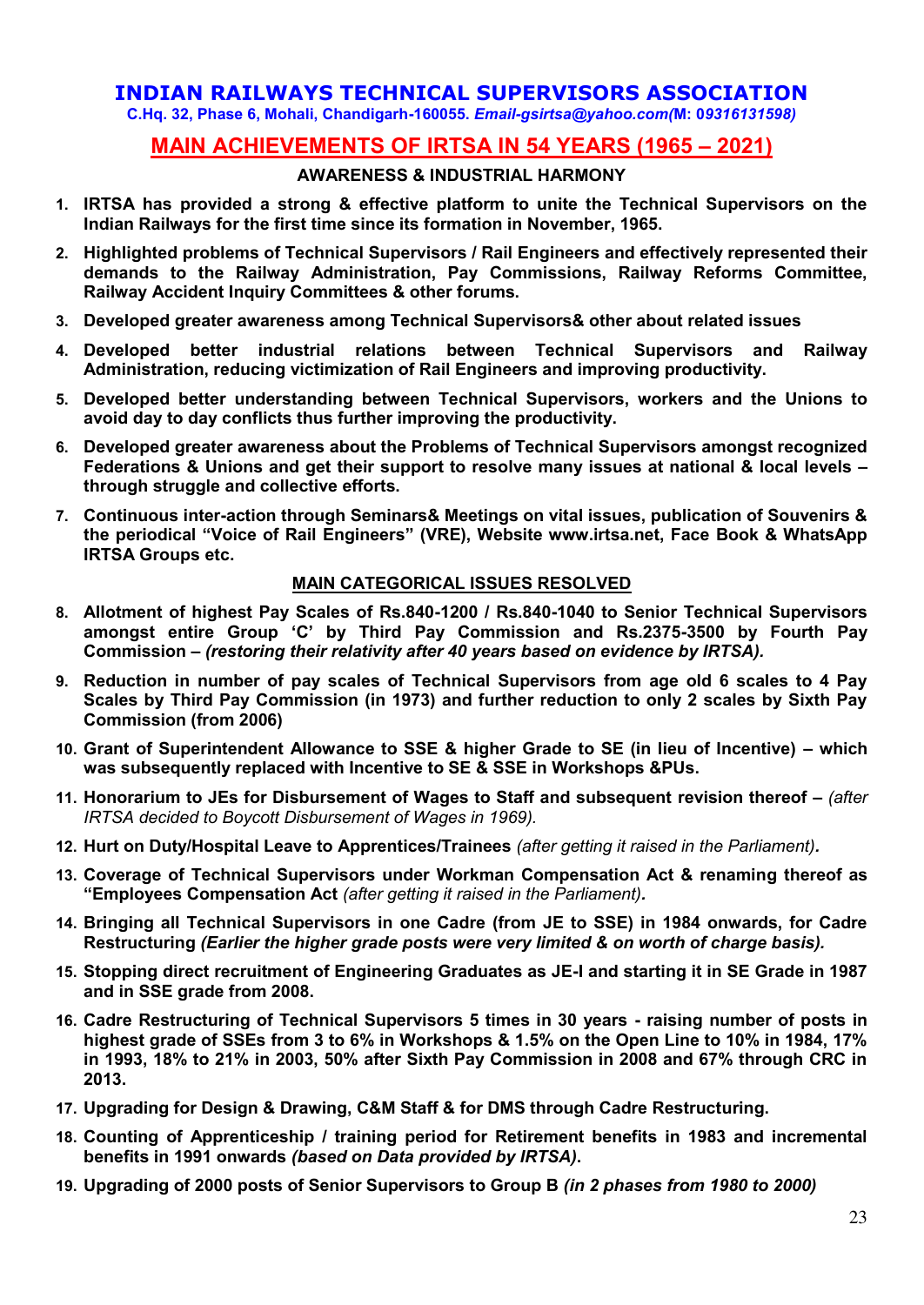- **20. Upgrading of Mistries / Supervisors as Junior Engineers** *(after years of struggle) increasing the strength in the higher scale(s) – (improving chances of promotion of JEs.*
- **21. Change of designation of Technical Supervisors as JE (Junior Engineer), and SSE (Senior Section Engineer) – in 1996** *(after IRTSA decided to go on 'Work-to-Rule from April 1996).*
- **22. Grant of PCO Allowance to JEs & SSEs.**
- **23. Revision of rates of Incentive Bonus** *(in 1968, 1975, 1990, 1998, 2009 & 2019 through JCM).*
- **24. Reduction of training period of JEs from 3 years to 2 years, then to 18 months & now 12 months.**
- **25. Raising of Stipend equal to pay / Grade Pay of Rs.4200 during Apprenticeship / Training.**
- **26. Grant of Training Allowance to Instructors and Lecturers & 4 revisions thereof.**
- **27. a) IRTSA won the case in CAT New Delhi (in OA No. 835-1989 IRTSA-vs-UOI) for grant of Group "B" status to Senior Technical Supervisors** *– (Subsequent denial by Railway Board was challenged by IRTSA in Petition PBCAT& Supreme Court which termed it as in administrative jurisdiction to decide the issue)***.**

*b) Continuous struggle and campaign by IRTSA had convinced RAICs & RRC, the Federations and the Railway Board about the genuineness of the demand – resulting in proposal by the Railway Board to MOF(DOE) to upgrade certain percentage of posts of Senior Supervisors to Group B. A Committee has also been formed by the CRB to examine the whole issue in detail.* 

*c) IRTSA has pleaded for classifying all posts in GP 4600 / Level 7 to Group B as per DOP orders.* 

- **28. IRTSA won the Court case in CAT New Delhi (in OA No. 1527/1990 IRTSA-vs-UOI) – with directions to grant higher scale to JEs as 'an equal cannot be over an equal"** *– (This was accepted by Fifth CPC while deciding higher Pay scale of JEs as recorded in Para 54.36 of its Report).*
- **29. Got the order from CAT Chennai (OA No 706/2013) to Finance Ministry to consider upgrading Grade Pay of JE to Rs.4600 from Rs.4200 and Grade Pay of SSE to Rs.4800 from Rs.4600.**
- **30. Raising eligibility ceiling for PLB to cover all Technical Supervisors irrespective of pay.**
- **31. Raising of pay scale of SSE to Rs.7450-11500 instead of Rs.7000-11500 recommended by 5thCPC**
- **32. Grant of Rs.2375-3500 to Drawing & Design Engrs & CMS in place of Rs.2000-3200.**
- **33. Change of designation of Drawing & Design Staff as Junior Engrs, Senior Section Engr.**
- **34. Change of designation of Store Engineers from DSKs to DMS & CDMS**
- **35. Grant of Incentive Bonus to SSEs working in Production Units and Workshops in 1999.**
- **36. Continuance of 15% incentive bonus for SSE working PUs & workshops during the incentive revisions on 2009 & 2019.**
- **37. Introduction of GDCE/LDCE system for serving Graduate Engineers & Diploma holders to get selected in DR quota in higher scales.**
- **38. Merger & upgrading of JE-I & JE-II to the pre-revised pay scale of Rs.6500-10500.**
- **39. Merging & up-gradation of pay scales of Section Engineers (SE) in the pre-revised scale of Rs.6500-10500 to Rs.7450-11500 of Senior Section Engineer (SSE).**
- **40. First Class Pass to all JE/DMS/CMA irrespective of date of appointment on the Railways.**
- **41. Merger & up-grading of P-way Supervisors as JE P-way and its spread effect to entire cadre.**
- **42. Abolition of written test for selection from JE to SSE, DMS to CDMS, CMA to CMS & JE to Sr.Er/IT.**

#### **GENERAL DEMANDS CONCEDED**

**43. Elimination of stagnation of pay through introduction of Pay Band/Grade Pay concept by 6th CPC and Pay Matrix by 7th CPC.**